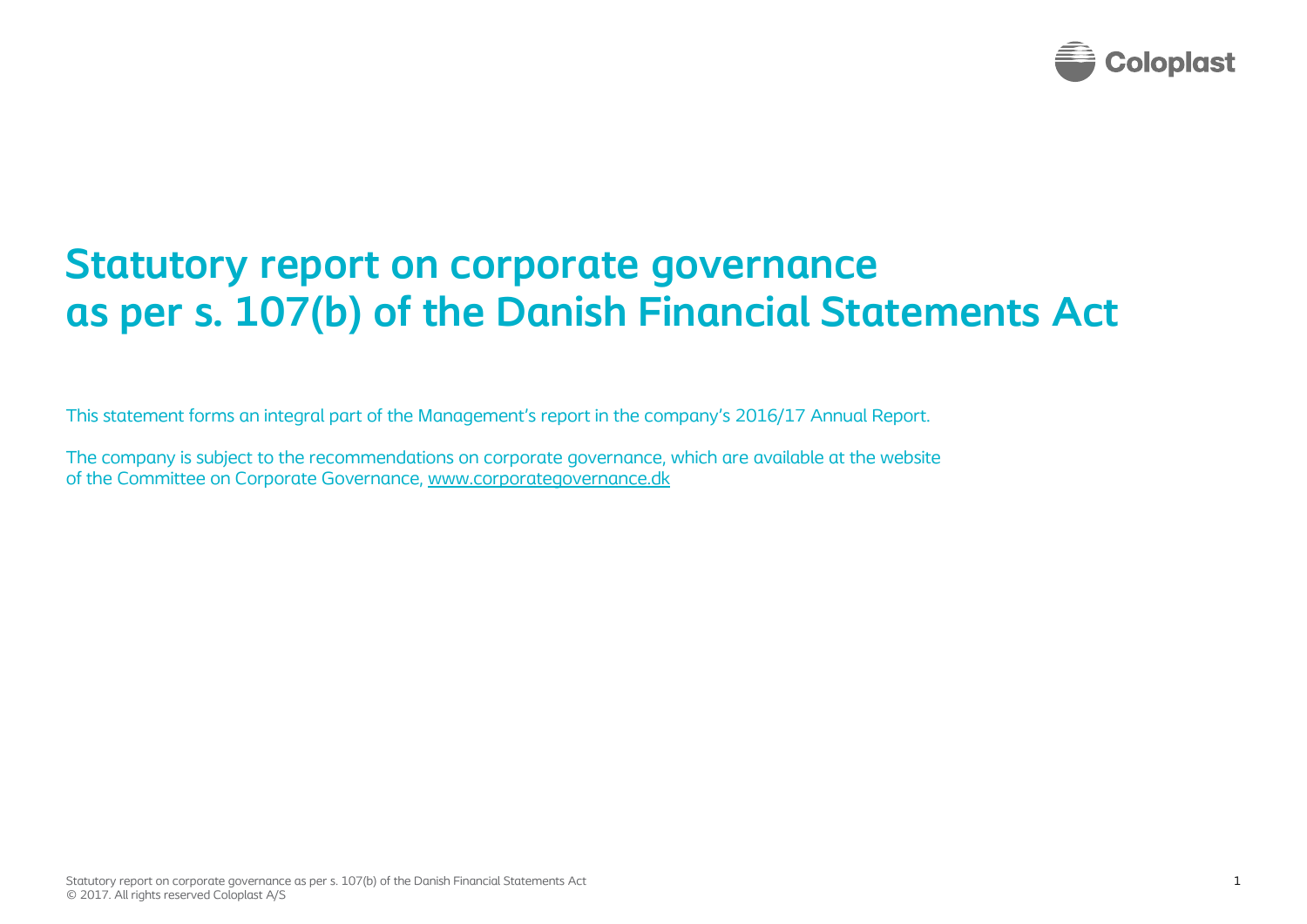

|  |  |  |  | <b>Code of Corporate Governance</b> |
|--|--|--|--|-------------------------------------|
|--|--|--|--|-------------------------------------|

| Code or Corporate Governance<br><b>Recommendation</b>                                                                                                                                                                                                        | <b>The</b><br>company<br>complies | The company<br>partly<br>complies | The company<br>partly<br>complies | Reasons for compliance / part compliance / non-compliance with<br>the recommendation                                                                                                                                                                                                                                                                                                                           |
|--------------------------------------------------------------------------------------------------------------------------------------------------------------------------------------------------------------------------------------------------------------|-----------------------------------|-----------------------------------|-----------------------------------|----------------------------------------------------------------------------------------------------------------------------------------------------------------------------------------------------------------------------------------------------------------------------------------------------------------------------------------------------------------------------------------------------------------|
| 1. Communication and interaction by the company with its investors and other stakeholders                                                                                                                                                                    |                                   |                                   |                                   |                                                                                                                                                                                                                                                                                                                                                                                                                |
| 1.1. Dialogue between company, shareholders and other stakeholders                                                                                                                                                                                           |                                   |                                   |                                   |                                                                                                                                                                                                                                                                                                                                                                                                                |
| 1.1.1. The Committee recommends that the board of directors<br>ensure ongoing dialogue between the company and its<br>shareholders in order for the shareholders to gain relevant insight<br>into the company's potential and policies, and in order for the | $\boldsymbol{\mathsf{X}}$         |                                   |                                   | Coloplast communicates with its shareholders by telephone, email,<br>through annual reporting, company announcements, the corporate<br>website, at general meetings and investor meetings which may be<br>face-to-face or by telephone.                                                                                                                                                                        |
| board of directors to be aware of the shareholders' views, interests<br>and opinions on the company.                                                                                                                                                         |                                   |                                   |                                   | General meetings are broadcast by webcast.                                                                                                                                                                                                                                                                                                                                                                     |
|                                                                                                                                                                                                                                                              |                                   |                                   |                                   | We follow the technological advances and have considered holding<br>partially electronic general meetings. At the present time, however, we<br>do not consider doing so to be relevant.                                                                                                                                                                                                                        |
|                                                                                                                                                                                                                                                              |                                   |                                   |                                   | A policy has been established for the communication of information to<br>shareholders and investors. According to this policy, the Executive<br>Management and the Investor Relations team are responsible for the<br>flow of information pursuant to guidelines agreed with the Board of<br>Directors. The communication of information complies with the rules<br>laid down by Nasdaq Copenhagen comprising: |
|                                                                                                                                                                                                                                                              |                                   |                                   |                                   | Full-year and interim financial statements and the annual report                                                                                                                                                                                                                                                                                                                                               |
|                                                                                                                                                                                                                                                              |                                   |                                   |                                   | Replies to inquiries from equity analysts, investors and<br>shareholders                                                                                                                                                                                                                                                                                                                                       |
|                                                                                                                                                                                                                                                              |                                   |                                   |                                   | Site visits by investors and equity analysts<br>٠                                                                                                                                                                                                                                                                                                                                                              |
|                                                                                                                                                                                                                                                              |                                   |                                   |                                   | Presentations to Danish and foreign investors<br>$\bullet$                                                                                                                                                                                                                                                                                                                                                     |
|                                                                                                                                                                                                                                                              |                                   |                                   |                                   | Capital markets days for analysts and investors                                                                                                                                                                                                                                                                                                                                                                |
|                                                                                                                                                                                                                                                              |                                   |                                   |                                   | Conference calls in connection with the release of financial<br>statements                                                                                                                                                                                                                                                                                                                                     |
|                                                                                                                                                                                                                                                              |                                   |                                   |                                   | Investor relations section on the Coloplast corporate website.<br>۰                                                                                                                                                                                                                                                                                                                                            |
|                                                                                                                                                                                                                                                              |                                   |                                   |                                   | <b>Information</b><br>Coloplast has defined a general communication policy as well as a<br>number of other policies relating to the company's stakeholders.                                                                                                                                                                                                                                                    |
|                                                                                                                                                                                                                                                              |                                   |                                   |                                   | The company complies with the rules laid down by Nasdaq<br>Copenhagen regarding companies' duty to disclose information<br>through company announcements, interim financial statements and<br>annual reports.                                                                                                                                                                                                  |
|                                                                                                                                                                                                                                                              |                                   |                                   |                                   | The consolidated financial statements are presented on a regular basis<br>to analysts, investors and the press. The Management takes part in a<br>number of meetings about the Group's financial statements with its<br>stakeholders, primarily employees, shareholders and analysts.                                                                                                                          |
|                                                                                                                                                                                                                                                              |                                   |                                   |                                   | All information released to the public is available in Danish and in<br>English on the corporate website.                                                                                                                                                                                                                                                                                                      |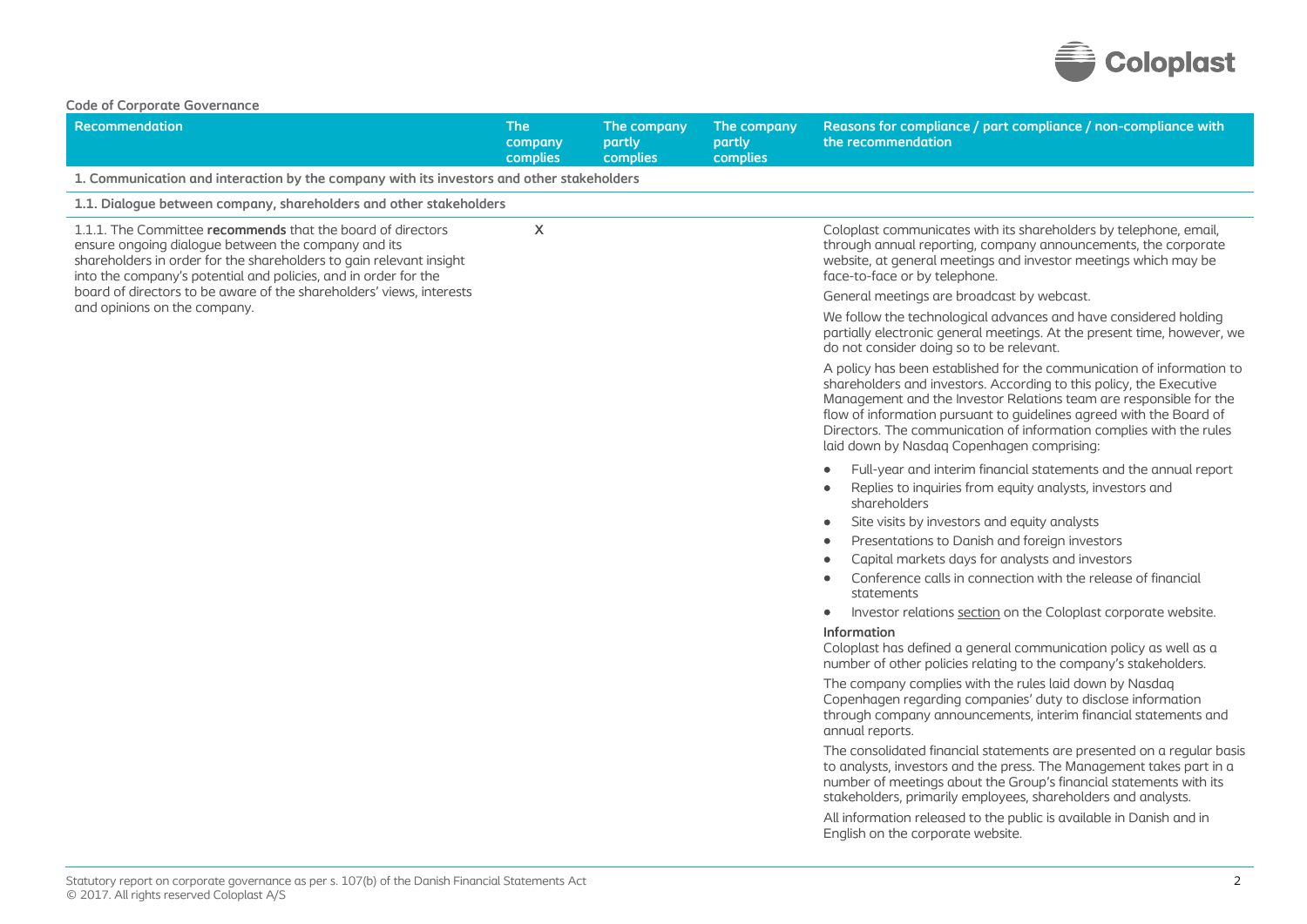

| <b>Recommendation</b>                                                                                                                                                                                | <b>The</b><br>company<br>complies | The company<br>partly<br>complies | The company<br>partly<br>complies | Reasons for compliance / part compliance / non-compliance with<br>the recommendation                                                                                                                                                                                                                                                                                                                                                                       |
|------------------------------------------------------------------------------------------------------------------------------------------------------------------------------------------------------|-----------------------------------|-----------------------------------|-----------------------------------|------------------------------------------------------------------------------------------------------------------------------------------------------------------------------------------------------------------------------------------------------------------------------------------------------------------------------------------------------------------------------------------------------------------------------------------------------------|
| 1.1.2. The Committee recommends that the board of directors<br>adopt policies on the company's relationship with its stakeholders,<br>including shareholders and other investors, and that the board | $\boldsymbol{\mathsf{X}}$         |                                   |                                   | Policy<br>The company has adopted and published a policy for the approach to<br>its stakeholders through its mission, value and vision statements.                                                                                                                                                                                                                                                                                                         |
| ensures that the interests of the shareholders are respected in<br>accordance with company policies.                                                                                                 |                                   |                                   |                                   | The role of the stakeholders<br>Coloplast's products are supplied through dealers, through hospitals or<br>in combination with the company's own advice directly to end users.<br>The current trend is towards more direct contact with end users.                                                                                                                                                                                                         |
|                                                                                                                                                                                                      |                                   |                                   |                                   | No matter how the products are supplied, Coloplast wishes to form<br>the closest possible ties with customers in order to enhance value<br>creation. The needs and expectations of our customers change over<br>time and Coloplast must constantly be ready to change with them.<br>Healthcare professionals and users are involved in the development of<br>new products and services on an on-going basis.                                               |
|                                                                                                                                                                                                      |                                   |                                   |                                   | Each individual employee's personal and professional development is<br>important to the continued growth of the company. The requirements<br>to adaptability, knowledge sharing and training of new skills are<br>growing, giving our employees greater independence and a more<br>varying work day. Coloplast wishes to attract and retain people who<br>thrive in an active environment and who consider their employment<br>with us a learning process. |
|                                                                                                                                                                                                      |                                   |                                   |                                   | Coloplast takes an active responsibility for contributing to a<br>sustainable development.                                                                                                                                                                                                                                                                                                                                                                 |
|                                                                                                                                                                                                      |                                   |                                   |                                   | The company wishes to contribute to improving the quality of life of<br>the users of our products and services.                                                                                                                                                                                                                                                                                                                                            |
|                                                                                                                                                                                                      |                                   |                                   |                                   | Coloplast's initiatives on corporate social responsibility, contributions<br>to society through taxes and duties, environmental management and<br>partnerships with educational institutions all add to overall value<br>creation in society. Coloplast has prepared a tax policy which is<br>available on the corporate website.                                                                                                                          |
|                                                                                                                                                                                                      |                                   |                                   |                                   | An integral part of Coloplast's management philosophy is to achieve<br>balanced value creation for the company's stakeholders both in the<br>short and the long term. The Management believes that such balance<br>will also maximise value generation for the shareholders.                                                                                                                                                                               |
| 1.1.3. The Committee recommends that the company publish<br>quarterly reports.                                                                                                                       | $\sf X$                           |                                   |                                   | Coloplast prepares quarterly interim reports to Nasdaq Copenhagen.<br>These reports are available on the corporate website.                                                                                                                                                                                                                                                                                                                                |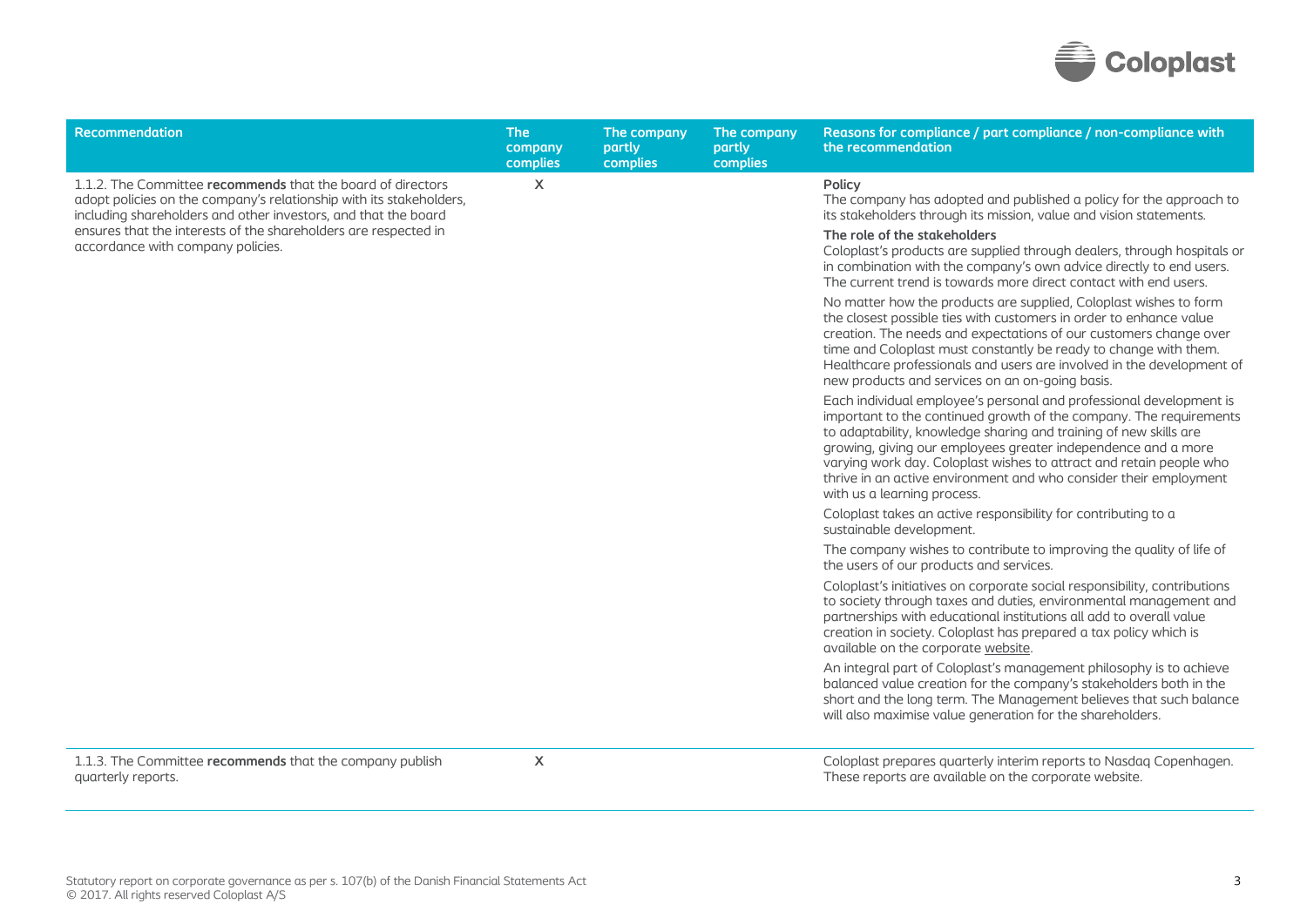

| Recommendation                                                                                                                                                                                                                                                                                                     | <b>The</b><br>company<br>complies | The company<br>partly<br>complies | The company<br>does not<br>comply | Reasons for compliance / part compliance / non-compliance with<br>the recommendation                                                                                                                                                                                                                                                            |
|--------------------------------------------------------------------------------------------------------------------------------------------------------------------------------------------------------------------------------------------------------------------------------------------------------------------|-----------------------------------|-----------------------------------|-----------------------------------|-------------------------------------------------------------------------------------------------------------------------------------------------------------------------------------------------------------------------------------------------------------------------------------------------------------------------------------------------|
| 1.2. General meetings                                                                                                                                                                                                                                                                                              |                                   |                                   |                                   |                                                                                                                                                                                                                                                                                                                                                 |
| 1.2.1. The Committee recommends that when organising the<br>company's general meeting, the board of directors plans the                                                                                                                                                                                            | X                                 |                                   |                                   | Coloplast engages actively with the shareholders at the company's<br>general meetings.                                                                                                                                                                                                                                                          |
| meeting to support active ownership.                                                                                                                                                                                                                                                                               |                                   |                                   |                                   | An invitation to attend general meetings along with the agenda is sent<br>to all registered shareholders, and the annual report is sent to those<br>shareholders who have so requested.                                                                                                                                                         |
|                                                                                                                                                                                                                                                                                                                    |                                   |                                   |                                   | In addition, shareholders may indicate on a proxy form how they wish<br>to vote on each item on the agenda. The proxy may be given to the<br>Board of Directors or a named third party. It is also possible to provide<br>a proxy on the company's website, www.coloplast.com.                                                                  |
|                                                                                                                                                                                                                                                                                                                    |                                   |                                   |                                   | Annual reports, agendas and other material forwarded to<br>shareholders will also be available on the company's website.                                                                                                                                                                                                                        |
|                                                                                                                                                                                                                                                                                                                    |                                   |                                   |                                   | The Board of Directors has resolved that general meetings are<br>conducted by physical attendance. General meetings are broadcast by<br>webcast.                                                                                                                                                                                                |
|                                                                                                                                                                                                                                                                                                                    |                                   |                                   |                                   | We follow the technological advances and have considered holding<br>partially electronic general meetings. At the present time, however, we<br>do not consider doing so to be relevant.                                                                                                                                                         |
| 1.2.2. The Committee recommends that proxies granted for the<br>general meeting allow shareholders to consider each individual<br>item on the agenda.                                                                                                                                                              | $\boldsymbol{\mathsf{X}}$         |                                   |                                   | Prior to general meetings, a proxy form is sent to all registered<br>shareholders, on which they may indicate how they wish to vote on<br>each item on the agenda.                                                                                                                                                                              |
| 1.3. Takeover bids                                                                                                                                                                                                                                                                                                 |                                   |                                   |                                   |                                                                                                                                                                                                                                                                                                                                                 |
| 1.3.1. The Committee recommends that the company set up<br>contingency procedures in the event of takeover bids from the<br>time that the board of directors has reason to believe that a<br>takeover bid will be made. According to such contingency<br>procedures, the board of directors should not without the | X                                 |                                   |                                   | Apart from the different weights of voting rights between class A and<br>class B shares and the authority provided in article 5 of the articles of<br>association, there are no anti-takeover measures by way of a ceiling<br>on votes or any restrictions that would enable the Board of Directors<br>to take steps to prevent a takeover bid. |
| acceptance of the general meeting, attempt to counter the<br>takeover bid by making decisions which in reality prevent the<br>shareholders from deciding on the takeover bid themselves.                                                                                                                           |                                   |                                   |                                   | Contingency plans have been prepared in the event of an uninvited<br>takeover bid with a view to provide the facts so as to enable the<br>shareholders to make an informed decision.                                                                                                                                                            |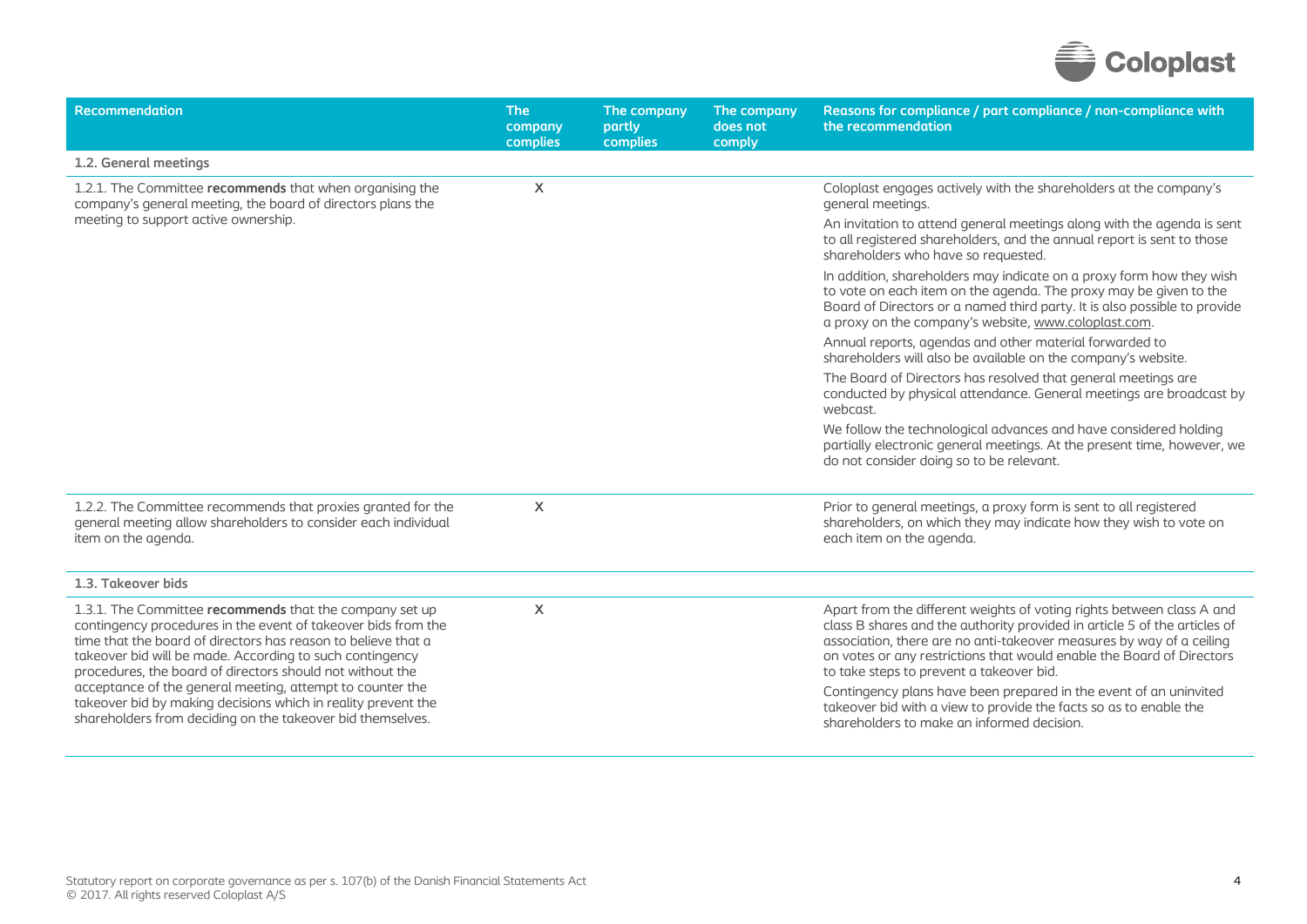

| Recommendation                                                                                                                                                                                                                                                                                                                                                                                                          | <b>The</b><br>company<br><b>complies</b> | The company<br>partly<br>complies | The company<br>does not<br>comply | Reasons for compliance / part compliance / non-compliance with<br>the recommendation                                                                                                                                                                                                                                                                                                                                                                                                                                                                                                                                                                                                                                                                                                                                   |
|-------------------------------------------------------------------------------------------------------------------------------------------------------------------------------------------------------------------------------------------------------------------------------------------------------------------------------------------------------------------------------------------------------------------------|------------------------------------------|-----------------------------------|-----------------------------------|------------------------------------------------------------------------------------------------------------------------------------------------------------------------------------------------------------------------------------------------------------------------------------------------------------------------------------------------------------------------------------------------------------------------------------------------------------------------------------------------------------------------------------------------------------------------------------------------------------------------------------------------------------------------------------------------------------------------------------------------------------------------------------------------------------------------|
| 2. Tasks and responsibilities of the Board of Directors                                                                                                                                                                                                                                                                                                                                                                 |                                          |                                   |                                   |                                                                                                                                                                                                                                                                                                                                                                                                                                                                                                                                                                                                                                                                                                                                                                                                                        |
| 2.1. Overall tasks and responsibilities                                                                                                                                                                                                                                                                                                                                                                                 |                                          |                                   |                                   |                                                                                                                                                                                                                                                                                                                                                                                                                                                                                                                                                                                                                                                                                                                                                                                                                        |
| 2.1.1. The Committee recommends that at least once a year the<br>board of directors take a position on the matters related to the                                                                                                                                                                                                                                                                                       | X                                        |                                   |                                   | The Board of Directors defines each year its most important tasks in<br>relation to the financial and managerial control of the company.                                                                                                                                                                                                                                                                                                                                                                                                                                                                                                                                                                                                                                                                               |
| board's performance of its responsibilities.                                                                                                                                                                                                                                                                                                                                                                            |                                          |                                   |                                   | Rules of procedure have been prepared for Coloplast's Board of<br>Directors. These procedures are reviewed annually by the full Board<br>to ensure that they match current needs.                                                                                                                                                                                                                                                                                                                                                                                                                                                                                                                                                                                                                                      |
|                                                                                                                                                                                                                                                                                                                                                                                                                         |                                          |                                   |                                   | The rules of procedure for both the Board of Directors and the<br>Executive Management contain a description of their most important<br>tasks, including tasks related to the financial and managerial control of<br>the company, and the supervision of the company's organisation, day-<br>to-day management and results.                                                                                                                                                                                                                                                                                                                                                                                                                                                                                            |
|                                                                                                                                                                                                                                                                                                                                                                                                                         |                                          |                                   |                                   | The Board of Directors considers at least once a year whether the<br>company is properly organised and whether the necessary<br>qualifications and financial resources are in place in order for the<br>company to achieve its strategic objectives.                                                                                                                                                                                                                                                                                                                                                                                                                                                                                                                                                                   |
| 2.1.2. The Committee recommends that at least once a year the<br>board of directors take a position on the overall strategy of the<br>company with a view to ensuring value creation in the company.                                                                                                                                                                                                                    | X                                        |                                   |                                   | A meeting dedicated to strategy is normally held once a year.                                                                                                                                                                                                                                                                                                                                                                                                                                                                                                                                                                                                                                                                                                                                                          |
|                                                                                                                                                                                                                                                                                                                                                                                                                         |                                          |                                   |                                   | The Board of Directors determines, on the recommendation of the<br>Executive Management, Coloplast's overall objectives, strategies and<br>action plans and approves the essence of the forecasts prepared by<br>the Executive Management.                                                                                                                                                                                                                                                                                                                                                                                                                                                                                                                                                                             |
|                                                                                                                                                                                                                                                                                                                                                                                                                         |                                          |                                   |                                   | The Board of Directors and the Executive Management review and<br>determine the company's strategic objectives at least once a year.                                                                                                                                                                                                                                                                                                                                                                                                                                                                                                                                                                                                                                                                                   |
|                                                                                                                                                                                                                                                                                                                                                                                                                         |                                          |                                   |                                   | The Board holds at least five board meetings per year, at which all<br>issues relating to the overall development of the company are<br>discussed.                                                                                                                                                                                                                                                                                                                                                                                                                                                                                                                                                                                                                                                                     |
| 2.1.3. The Committee recommends that the board of directors<br>ensure that the company has a capital and share structure<br>ensuring that the strategy and long-term value creation of the<br>company are in the best interest of the shareholders and the<br>company, and that the board of directors presents this in the<br>management commentary on the company's annual report and/or<br>on the company's website. | X                                        |                                   |                                   | The Board of Directors regularly reviews the company's capital<br>structure, and considers whether it is consistent with the interests of<br>the company and the shareholders. It also makes plans annually for<br>the development of the company's capital and share structures. The<br>assessment of the capital structure includes the company's credit<br>rating and the potential for allocating a positive cash flow towards<br>purchasing own shares or for increasing the pay-out ratio to the<br>shareholders.<br>Coloplast has two share classes: 18 million class A shares entitling the<br>holders to ten votes per A share and 198 million class B shares<br>entitling the holders to one vote per B share. Both share classes have<br>a denomination of DKK 1 per share. Coloplast's class B shares were |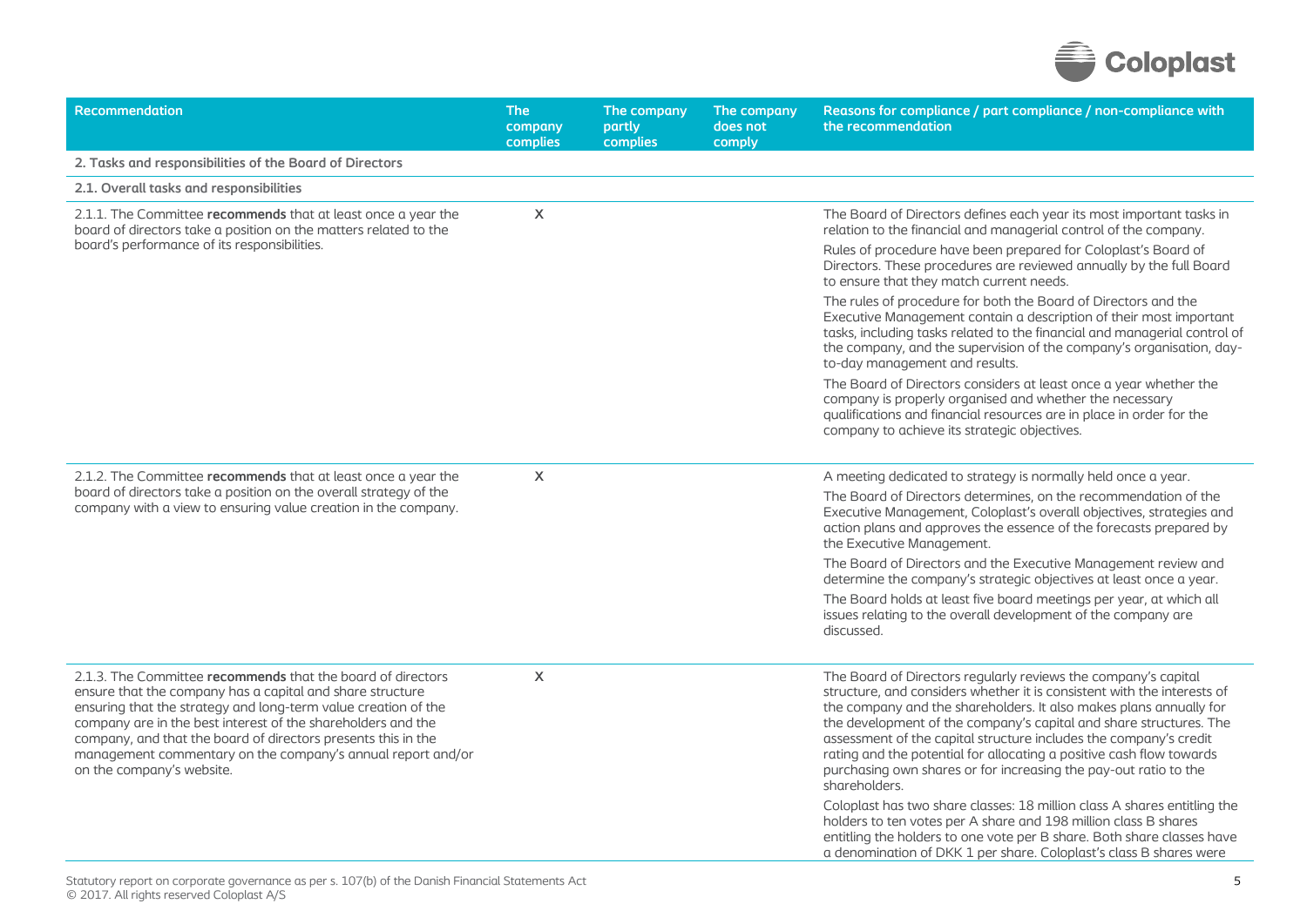

| Recommendation                                                                                                                                                                                                                                                             | <b>The</b><br>company<br>complies | The company<br>partly<br>complies | The company<br>does not<br>comply | Reasons for compliance / part compliance / non-compliance with<br>the recommendation                                                                                                                                                                                                             |
|----------------------------------------------------------------------------------------------------------------------------------------------------------------------------------------------------------------------------------------------------------------------------|-----------------------------------|-----------------------------------|-----------------------------------|--------------------------------------------------------------------------------------------------------------------------------------------------------------------------------------------------------------------------------------------------------------------------------------------------|
|                                                                                                                                                                                                                                                                            |                                   |                                   |                                   | listed on the Copenhagen Stock Exchange in 1983, whereas the class<br>A shares are non-negotiable instruments.                                                                                                                                                                                   |
|                                                                                                                                                                                                                                                                            |                                   |                                   |                                   | Any change of class A share ownership requires the consent of the<br>Board of Directors.                                                                                                                                                                                                         |
|                                                                                                                                                                                                                                                                            |                                   |                                   |                                   | The composition of shareholders by the two categories is disclosed in<br>each annual report. The Board of Directors believes that this share<br>structure has supported Coloplast's development and that maintaining<br>this structure will be to the benefit of all the company's shareholders. |
| 2.1.4. The Committee recommends that the board of directors<br>annually review and approve guidelines for the executive board;<br>this includes establishing requirements for the executive board on<br>timely, accurate and adequate reporting to the board of directors. | X                                 |                                   |                                   | The rules of procedure for the Executive Management set out the<br>requirements for the Executive Management's reporting to the Board<br>of Directors as well as for all other communication between the two<br>bodies.                                                                          |
|                                                                                                                                                                                                                                                                            |                                   |                                   |                                   | The rules of procedure are reviewed annually.                                                                                                                                                                                                                                                    |
|                                                                                                                                                                                                                                                                            |                                   |                                   |                                   | The Board of Directors reviews and considers, on a quarterly basis, the<br>conclusions and recommendations submitted by the Executive<br>Management.                                                                                                                                             |
| 2.1.5. The Committee recommends that at least once a year the<br>board of directors discuss the composition of the executive board,<br>as well as developments, risks and succession plans.                                                                                | $\boldsymbol{\mathsf{X}}$         |                                   |                                   | The Board of Directors discuss, at least once a year, the composition<br>of the Executive Management, as well as developments, risks and<br>succession plans.                                                                                                                                    |
|                                                                                                                                                                                                                                                                            |                                   |                                   |                                   | The Management in each of Coloplast's individual business units and<br>staff functions is responsible for identifying and managing risk factors<br>in their part of the organisation. The most significant risks are reported<br>quarterly to Corporate Risk Management.                         |
|                                                                                                                                                                                                                                                                            |                                   |                                   |                                   | This reporting process together with organisational risk interviews<br>leads to a quarterly risk update for the Executive Management and<br>the Board of Directors.                                                                                                                              |
|                                                                                                                                                                                                                                                                            |                                   |                                   |                                   | The Executive Management is responsible for the company's overall<br>approach to risk taking and for aligning this approach with Coloplast's<br>overall strategies and policies.                                                                                                                 |
|                                                                                                                                                                                                                                                                            |                                   |                                   |                                   | The Executive Management is also responsible for validating risk<br>responses to the most significant risks.                                                                                                                                                                                     |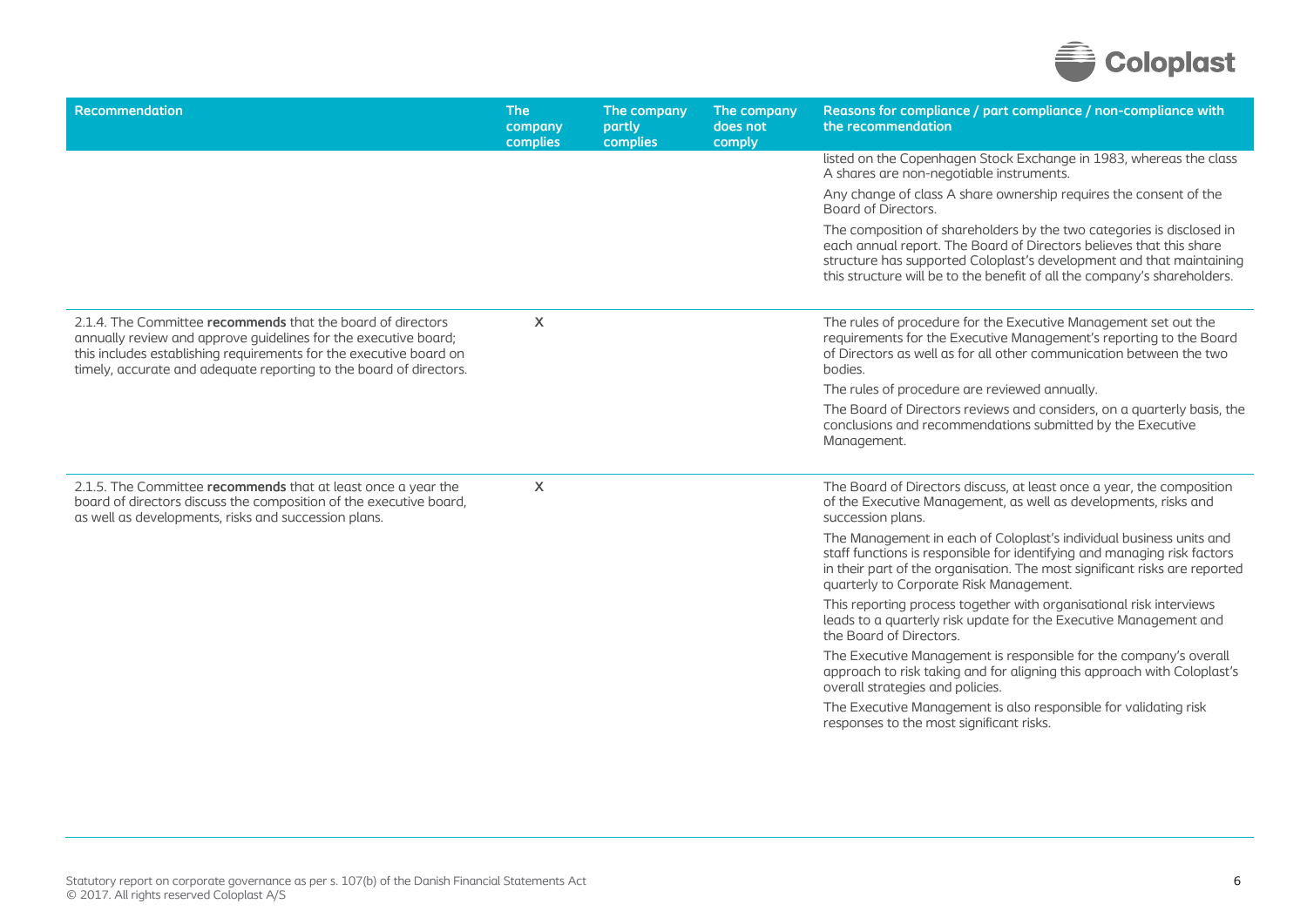

| Recommendation                                                                                                                                                                                                                                                             | <b>The</b><br>company<br>complies | The company<br>partly<br>complies | The company<br>does not<br>comply | Reasons for compliance / part compliance / non-compliance with<br>the recommendation                                                                                                                                                                                                             |
|----------------------------------------------------------------------------------------------------------------------------------------------------------------------------------------------------------------------------------------------------------------------------|-----------------------------------|-----------------------------------|-----------------------------------|--------------------------------------------------------------------------------------------------------------------------------------------------------------------------------------------------------------------------------------------------------------------------------------------------|
| 2.1.6. The Committee recommends that once a year the board of<br>directors discuss the company's activities to ensure relevant<br>diversity at management levels, including setting specific goals and<br>accounting for its objectives and progress made in achieving the | X                                 |                                   |                                   | At the board meeting held on 15 August 2012, the Board reviewed<br>Coloplast's policy on diversity and targets for women in management.<br>Coloplast recognises that there must be a sustained effort to increase<br>diversity in management, including the proportion of women.                 |
| objectives in the management commentary on the company's<br>annual report and/or on the website of the company.                                                                                                                                                            |                                   |                                   |                                   | Target figures for women in management:<br>Coloplast aims to double the number of women in management within<br>five years. We want to go from 11% in 2012 (at executive, senior VP<br>and VP levels) to 22% in 2017. For 2016/17 the percentage is 14%,<br>why the target has not been reached. |
|                                                                                                                                                                                                                                                                            |                                   |                                   |                                   | Coloplast has therefore set a new ambition of making a year on year<br>increase in the share of women in management, and will be launching<br>an action plan to support the new ambition the coming financial year.                                                                              |
|                                                                                                                                                                                                                                                                            |                                   |                                   |                                   | The Board has resolved the following in respect of its composition:<br>Coloplast aims for its Board of Directors to consist of the best qualified<br>individuals.                                                                                                                                |
|                                                                                                                                                                                                                                                                            |                                   |                                   |                                   | The Board had a target to increase the number of shareholder-<br>elected women to one third of the shareholder-elected Board<br>members by 2017.                                                                                                                                                 |
|                                                                                                                                                                                                                                                                            |                                   |                                   |                                   | With two out of seven shareholder-elected Board members being<br>women at the end of 2017, an equal gender representation has been<br>achieved in line with the Board's target and in compliance with the<br>Danish Financial Statements Act, section 99b.                                       |
| 2.2. Corporate social responsibility                                                                                                                                                                                                                                       |                                   |                                   |                                   |                                                                                                                                                                                                                                                                                                  |
| 2.2.1. The Committee recommends that the board of directors<br>adopt policies on corporate social responsibility.                                                                                                                                                          | $\boldsymbol{\mathsf{X}}$         |                                   |                                   | Coloplast has adopted a policy on corporate social responsibility and<br>the company reports regularly on its social, environmental and ethical<br>efforts.                                                                                                                                      |
|                                                                                                                                                                                                                                                                            |                                   |                                   |                                   | We issue a progress report on Corporate Responsibility concurrently<br>with the annual report, due to growing demand from investors,<br>customers, employees and users. The report is prepared in compliance<br>with the principles of the UN Global Compact.                                    |
| 2.3. The chairman and the vice-chairman of the Board of Directors                                                                                                                                                                                                          |                                   |                                   |                                   |                                                                                                                                                                                                                                                                                                  |
| 2.3.1. The Committee recommends appointing a vice-chairman of<br>the board of directors who will assume the responsibilities of the<br>chairman in the event of the chairman's absence, and who will also<br>act as effective sparring partner for the chairman.           | $\mathsf{X}$                      |                                   |                                   | The Board meets immediately upon the conclusion of the annual<br>general meeting to elect its Chairman and Deputy Chairman. The<br>Deputy Chairman assumes the duties and powers of the Chairman in<br>his absence.                                                                              |
|                                                                                                                                                                                                                                                                            |                                   |                                   |                                   | The rules of procedure for the Board of Directors contain a description<br>of the duties and responsibilities of the Chairman and the Deputy<br>Chairman.                                                                                                                                        |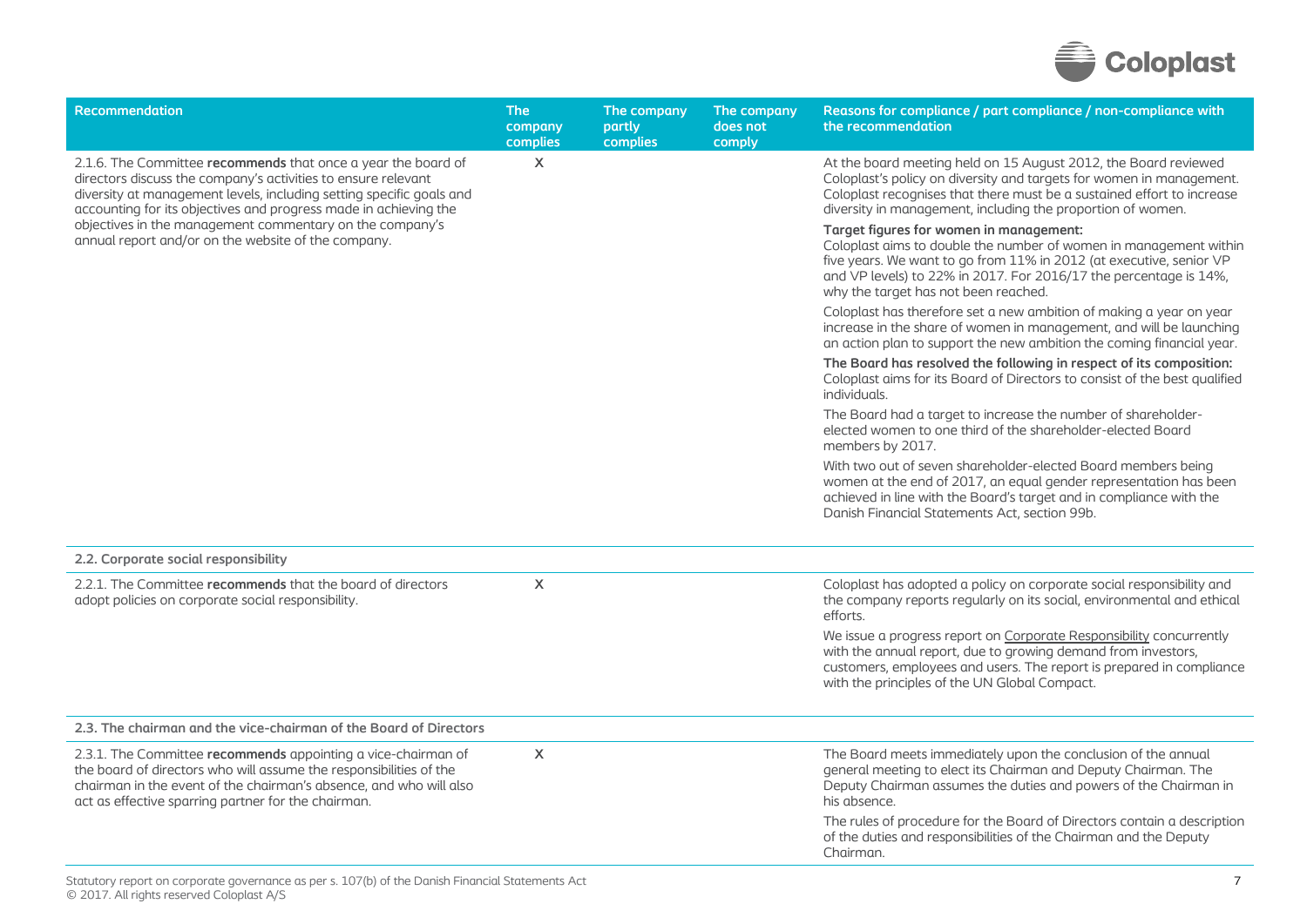

| <b>Recommendation</b>                                                                                                                                                                                                                                                         | <b>The</b><br>company<br>complies | The company<br>partly<br>complies | The company<br>does not<br>comply | Reasons for compliance / part compliance / non-compliance with<br>the recommendation                                                                                                                                                                                          |
|-------------------------------------------------------------------------------------------------------------------------------------------------------------------------------------------------------------------------------------------------------------------------------|-----------------------------------|-----------------------------------|-----------------------------------|-------------------------------------------------------------------------------------------------------------------------------------------------------------------------------------------------------------------------------------------------------------------------------|
| 2.3.2. The Committee recommends ensuring that, if the board of<br>directors, in exceptional cases, asks the chairman of the board of<br>directors to perform special operating activities for the company,<br>including briefly participating in the day-to-day management, a | $\mathsf{X}$                      |                                   |                                   | The Chairman of the Board of Directors organises, convenes and<br>chairs board meetings to ensure efficiency in the Board's work and to<br>create the best possible working conditions for the individual members<br>as well as for the Board collectively.                   |
| board resolution to that effect be passed to ensure that the board<br>of directors maintains its independent, overall management and<br>control function. Resolutions on the chairman's participation in<br>day-to-day management and the expected duration hereof should     |                                   |                                   |                                   | The Chairman of the Board of Directors does not participate in the<br>day-to-day management of the company and does not perform any<br>special tasks for the company other than his duties as Chairman of the<br>Board of Directors.                                          |
| be published in a company announcement.                                                                                                                                                                                                                                       |                                   |                                   |                                   | If the Chairman is asked to perform special tasks, the Board of<br>Directors will comply with the corporate governance<br>recommendations.                                                                                                                                    |
| 3. Composition and organisation of the Board of Directors                                                                                                                                                                                                                     |                                   |                                   |                                   |                                                                                                                                                                                                                                                                               |
| 3.1. Composition                                                                                                                                                                                                                                                              |                                   |                                   |                                   |                                                                                                                                                                                                                                                                               |
| 3.1.1. The Committee recommends that the board of directors<br>annually accounts for<br>the skills it must have to best perform its tasks,<br>$\bullet$<br>the composition of the board of directors, and<br>$\bullet$                                                        | X                                 |                                   |                                   | It is the responsibility of the Chairman to assess whether the Board of<br>Directors overall possesses the knowledge and skills relevant and<br>necessary to manage the company. The principal skills needed on<br>Coloplast's Board of Directors are: economics and finance, |
| the special skills of each member.<br>$\bullet$                                                                                                                                                                                                                               |                                   |                                   |                                   | manufacturing, logistics, global sales and marketing, general<br>management, innovation, legal affairs and acquisitions.                                                                                                                                                      |
|                                                                                                                                                                                                                                                                               |                                   |                                   |                                   | The annual report discloses the composition of the Board of Directors<br>as well as of other executive functions held.                                                                                                                                                        |
|                                                                                                                                                                                                                                                                               |                                   |                                   |                                   | Reference is also made in the annual report to the Coloplast website,<br>www.coloplast.com, for further information on each Board member.                                                                                                                                     |
| 3.1.2. The Committee recommends that the selection and<br>nomination of candidates for the board of directors be carried out                                                                                                                                                  | X                                 |                                   |                                   | As Coloplast's supreme management body, the Board of Directors<br>approves decisions of a strategic and fundamental nature.                                                                                                                                                   |
| through a thoroughly transparent process approved by the overall<br>board of directors. When assessing its composition and nominating<br>new candidates, the board of directors must take into<br>consideration the need for integration of new talent and diversity in       |                                   |                                   |                                   | It is important to recruit people to the Board of Directors who possess,<br>between them, competencies enabling them to handle the interests of<br>the shareholders and the employees in the best possible manner with<br>due regard for the company's other stakeholders.    |
| relation to age, international experience and gender.                                                                                                                                                                                                                         |                                   |                                   |                                   | Diversity is among the criteria also being considered.                                                                                                                                                                                                                        |
|                                                                                                                                                                                                                                                                               |                                   |                                   |                                   | The Chairman and the Deputy Chairman are responsible for ensuring<br>a thorough and transparent process of selecting and nominating<br>candidates for the Board of Directors.                                                                                                 |
| 3.1.3. The Committee recommends that the notice convening the<br>general meeting when election of members to the board of<br>directors is on the agenda be accompanied by a description of the                                                                                | $\mathsf{X}$                      |                                   |                                   | The CVs of the individual Board members are made available to the<br>public.                                                                                                                                                                                                  |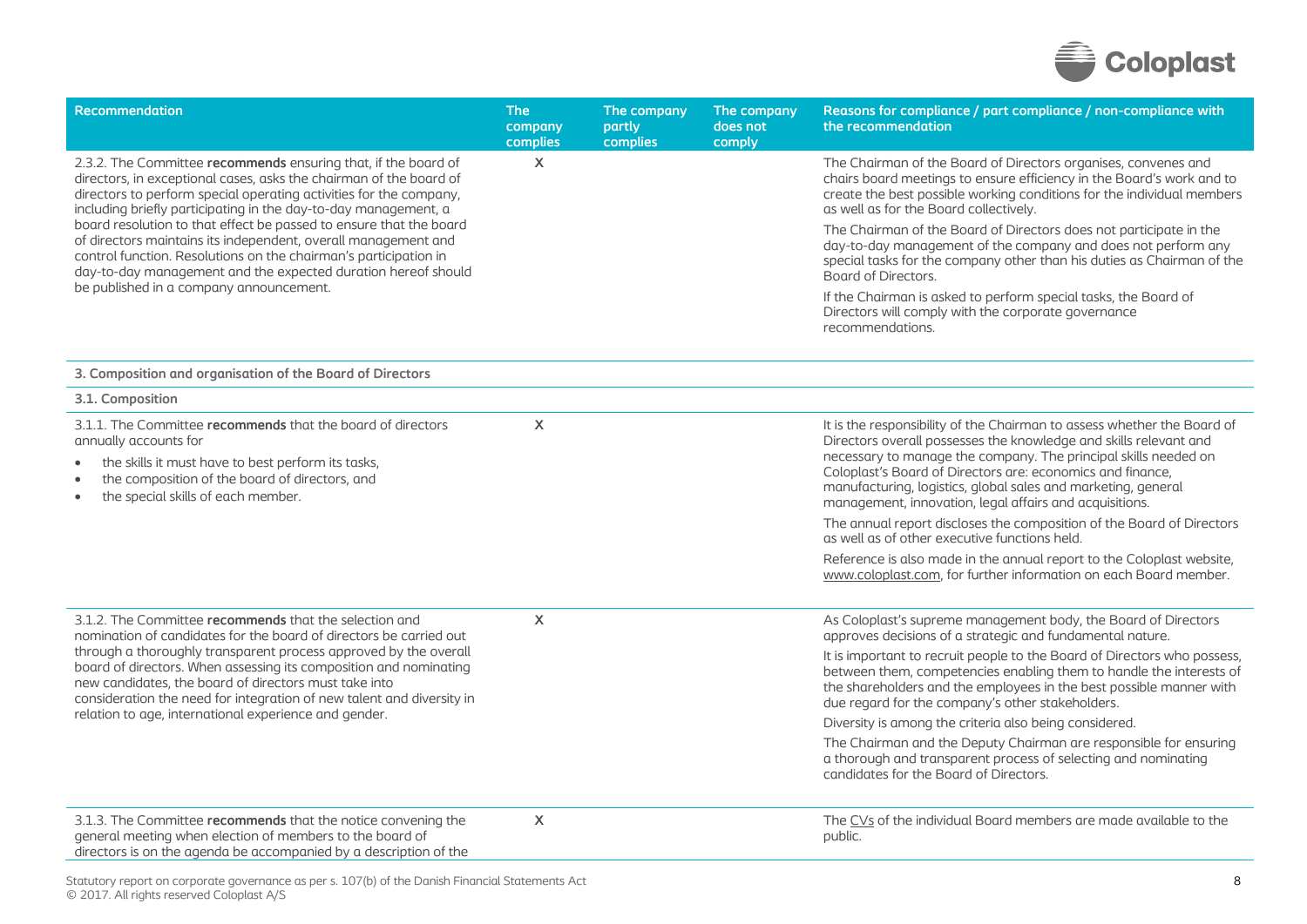

| <b>Recommendation</b>                                                                                                                                                                                                                                                                                                                                                                            | <b>The</b><br>company<br>complies | The company<br>partly<br>complies | The company<br>does not<br>comply | Reasons for compliance / part compliance / non-compliance with<br>the recommendation                                                                                                                                                   |
|--------------------------------------------------------------------------------------------------------------------------------------------------------------------------------------------------------------------------------------------------------------------------------------------------------------------------------------------------------------------------------------------------|-----------------------------------|-----------------------------------|-----------------------------------|----------------------------------------------------------------------------------------------------------------------------------------------------------------------------------------------------------------------------------------|
| nominated candidates' qualifications, including information about<br>the candidates'<br>other executive functions, among these memberships in<br>$\bullet$<br>executive boards, boards of directors, and supervisory boards,                                                                                                                                                                     |                                   |                                   |                                   | Together with the notice to convene the general meeting, the Board<br>of Directors discloses the profiles and backgrounds of the candidates<br>standing for the Board. This applies to both first-time elections and re-<br>elections. |
| including board committees in foreign enterprises<br>demanding organisational tasks, and information about<br>$\bullet$                                                                                                                                                                                                                                                                          |                                   |                                   |                                   | The company discloses on its website and in the annual report which<br>Board members are considered to be independent.                                                                                                                 |
| whether candidates to the board of directors are considered<br>$\bullet$<br>independent.                                                                                                                                                                                                                                                                                                         |                                   |                                   |                                   | At general meetings, the Board of Directors also announces whether<br>new candidates for the Board are considered to be independent.                                                                                                   |
| 3.1.4. The Committee recommends that the company's articles of<br>association stipulate a retirement age for members of the board of                                                                                                                                                                                                                                                             |                                   |                                   | X                                 | The company's Articles of Association do not stipulate an age limit for<br>Board members.                                                                                                                                              |
| directors.                                                                                                                                                                                                                                                                                                                                                                                       |                                   |                                   |                                   | The Board of Directors believes that age per se should not qualify or<br>disqualify a person from serving on the Board of Directors.                                                                                                   |
|                                                                                                                                                                                                                                                                                                                                                                                                  |                                   |                                   |                                   | The age and length of service of each Board member is indicated in<br>the annual report and on the company's website.                                                                                                                  |
| 3.1.5. The Committee recommends that members of the board of<br>directors elected by the general meeting be up for election every<br>year at the annual general meeting.                                                                                                                                                                                                                         | $\mathsf{X}$                      |                                   |                                   | The company's articles of association provide that all shareholder-<br>elected Board members stand for election every year.                                                                                                            |
| 3.2. Independence of the Board of Directors                                                                                                                                                                                                                                                                                                                                                      |                                   |                                   |                                   |                                                                                                                                                                                                                                        |
| 3.2.1. The Committee recommends that at least half of the<br>members of the board of directors elected by the general meeting<br>be independent persons, in order for the board of directors to be<br>able to act independently of special interests.                                                                                                                                            | $\mathsf{x}$                      |                                   |                                   | A majority of the Board members elected by the shareholders in<br>general meeting are considered by the Board of Directors to be<br>independent of company interests.                                                                  |
| To be considered independent, this person may not:                                                                                                                                                                                                                                                                                                                                               |                                   |                                   |                                   | Currently serving on the Board is a major shareholder as well as a<br>Board member who has served for more than 12 years.                                                                                                              |
| be or within the past five years have been member of the<br>$\bullet$<br>executive board, or senior staff member in the company, a<br>subsidiary undertaking or an associate,<br>within the past five years, have received larger emoluments<br>$\bullet$                                                                                                                                        |                                   |                                   |                                   | In the list of Board members set out in the section "Management and<br>Board of Directors" on the company's website, it is indicated whether<br>the Board of Directors considers each individual member to be<br>independent.          |
| from the company/group, a subsidiary undertaking or an<br>associate in another capacity than as member of the board of                                                                                                                                                                                                                                                                           |                                   |                                   |                                   | The Board members elected by the employees are, by virtue of their<br>employment with the company, not considered to be independent.                                                                                                   |
| directors.<br>represent the interests of a controlling shareholder,<br>within the past year, have had significant business relations<br>$\bullet$<br>(e.g. personal or indirectly as partner or employee,<br>shareholder, customer, supplier or member of the executive<br>management in companies with corresponding connection)<br>with the company, a subsidiary undertaking or an associate. |                                   |                                   |                                   | At Coloplast no Board member is also a member of the Executive<br>Management.                                                                                                                                                          |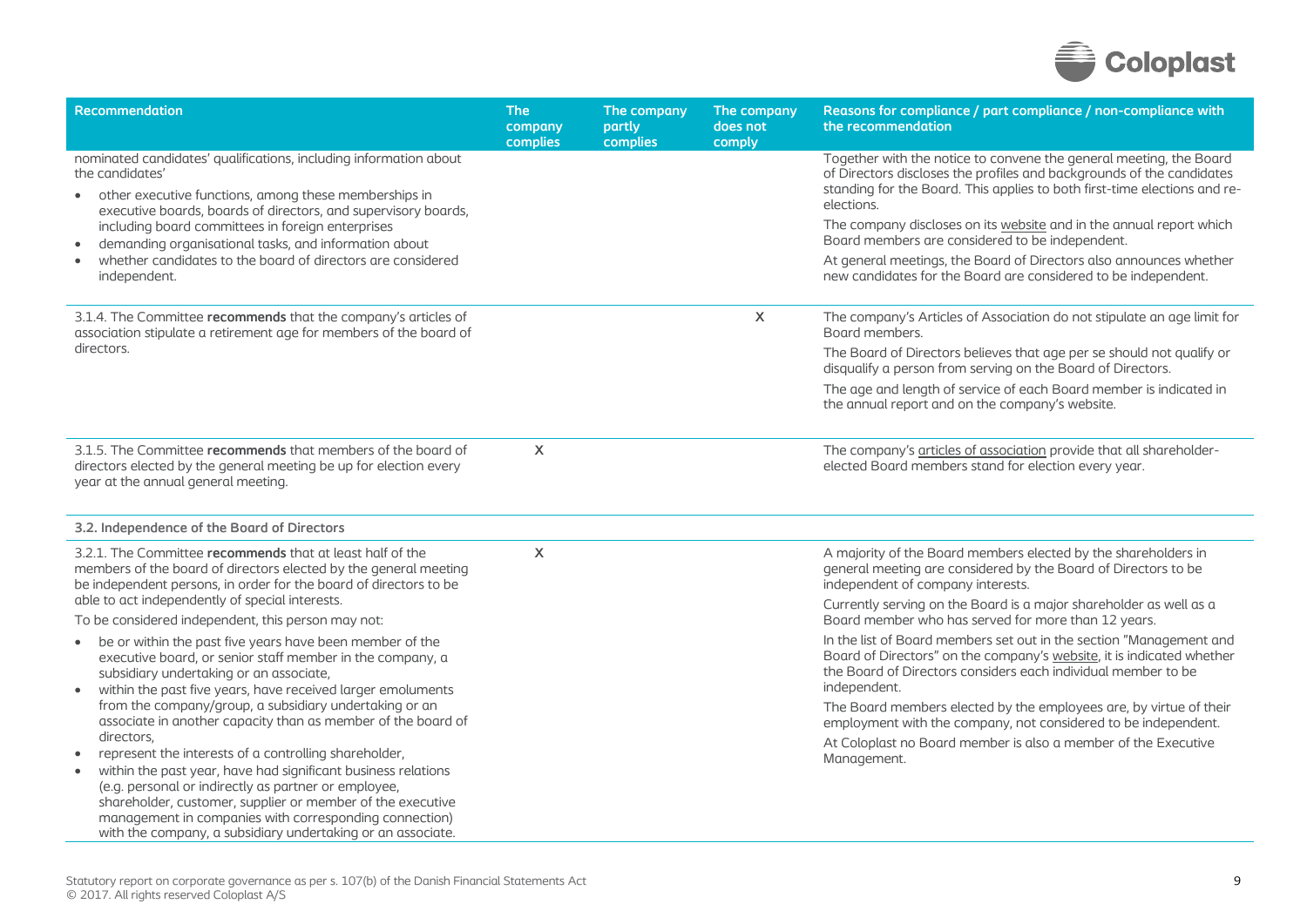

| <b>Recommendation</b>                                                                                                                                                                                                                                                                                                                                                                                                                                                                  | <b>The</b><br>company<br>complies    | The company<br>partly<br>complies | The company<br>does not<br>comply | Reasons for compliance / part compliance / non-compliance with<br>the recommendation                                                                                                                                |
|----------------------------------------------------------------------------------------------------------------------------------------------------------------------------------------------------------------------------------------------------------------------------------------------------------------------------------------------------------------------------------------------------------------------------------------------------------------------------------------|--------------------------------------|-----------------------------------|-----------------------------------|---------------------------------------------------------------------------------------------------------------------------------------------------------------------------------------------------------------------|
| be or within the past three years have been employed or<br>partner at the external auditor,<br>have been chief executive in a company holding cross-<br>$\bullet$<br>memberships with the company,<br>have been member of the board of directors for more than 12<br>$\bullet$<br>vears, or<br>have been close relatives with persons who are not considered<br>$\bullet$<br>independent.                                                                                              |                                      |                                   |                                   |                                                                                                                                                                                                                     |
| 3.3. Members of the board of directors and the number of other executive functions                                                                                                                                                                                                                                                                                                                                                                                                     |                                      |                                   |                                   |                                                                                                                                                                                                                     |
| 3.3.1. The Committee recommends that each member of the<br>board of directors assesses the expected time commitment for                                                                                                                                                                                                                                                                                                                                                                | X                                    |                                   |                                   | Each Board member's executive functions members with other Danish<br>and foreign companies are disclosed in the annual report.                                                                                      |
| each function in order that the member does not take on more<br>functions than he/she can manage satisfactorily for the company.                                                                                                                                                                                                                                                                                                                                                       |                                      |                                   |                                   | Coloplast's website also provides information on other important<br>positions held. The rules of procedure for the Board of Directors do<br>not restrict the number of executive functions or other positions held. |
|                                                                                                                                                                                                                                                                                                                                                                                                                                                                                        |                                      |                                   |                                   | It is customary for all Board Members to attend all Coloplast board<br>meetings.                                                                                                                                    |
| 3.3.2. The Committee recommends that the management<br>commentary, in addition to the provisions laid down by legislation,                                                                                                                                                                                                                                                                                                                                                             |                                      | $\mathsf{X}$                      |                                   | The company discloses on its website which Board members are<br>considered to be independent.                                                                                                                       |
| includes the following information about the members of the board<br>of directors:                                                                                                                                                                                                                                                                                                                                                                                                     | the position of the relevant person, |                                   |                                   | At general meetings, the Board of Directors also announces whether<br>new candidates for the Board are considered to be independent.                                                                                |
| the age and gender of the relevant person,<br>$\bullet$<br>whether the member is considered independent,<br>the date of appointment to the board of directors of the<br>$\bullet$                                                                                                                                                                                                                                                                                                      |                                      |                                   |                                   | The annual report provides information on each Board member's<br>other executive functions in Danish and foreign companies,<br>independence as well as their educational backgrounds and length of<br>service.      |
| member,<br>expiry of the current election period,<br>other executive functions, e.g. memberships in executive<br>boards, boards of directors, and supervisory boards, including<br>board committees in foreign enterprises and<br>demanding organisational tasks, and<br>$\bullet$<br>the number of shares, options, warrants and similar in the<br>$\bullet$<br>company, and other group companies of the company, owned<br>by the member, as well as changes in the portfolio of the |                                      |                                   |                                   | The company also discloses in the annual report the aggregate<br>number of shares in the company held by the Board members as well<br>as any changes in such holdings during the financial year.                    |
|                                                                                                                                                                                                                                                                                                                                                                                                                                                                                        |                                      |                                   |                                   | In addition, Coloplast discloses, on a regular basis and pursuant to the<br>provisions of the Danish Securities Trading Act, Board members'<br>transactions involving Coloplast shares.                             |
|                                                                                                                                                                                                                                                                                                                                                                                                                                                                                        |                                      |                                   |                                   | There is no maximum length of service on the Board, but it remains a<br>special responsibility of the Chairman to ensure renewal and continuity<br>in the composition of the Board of Directors.                    |
| member of the securities mentioned which have occurred<br>during the financial year.                                                                                                                                                                                                                                                                                                                                                                                                   |                                      |                                   |                                   | Board members elected by the shareholders in general meeting are<br>elected for terms of one year and are eligible for re-election.                                                                                 |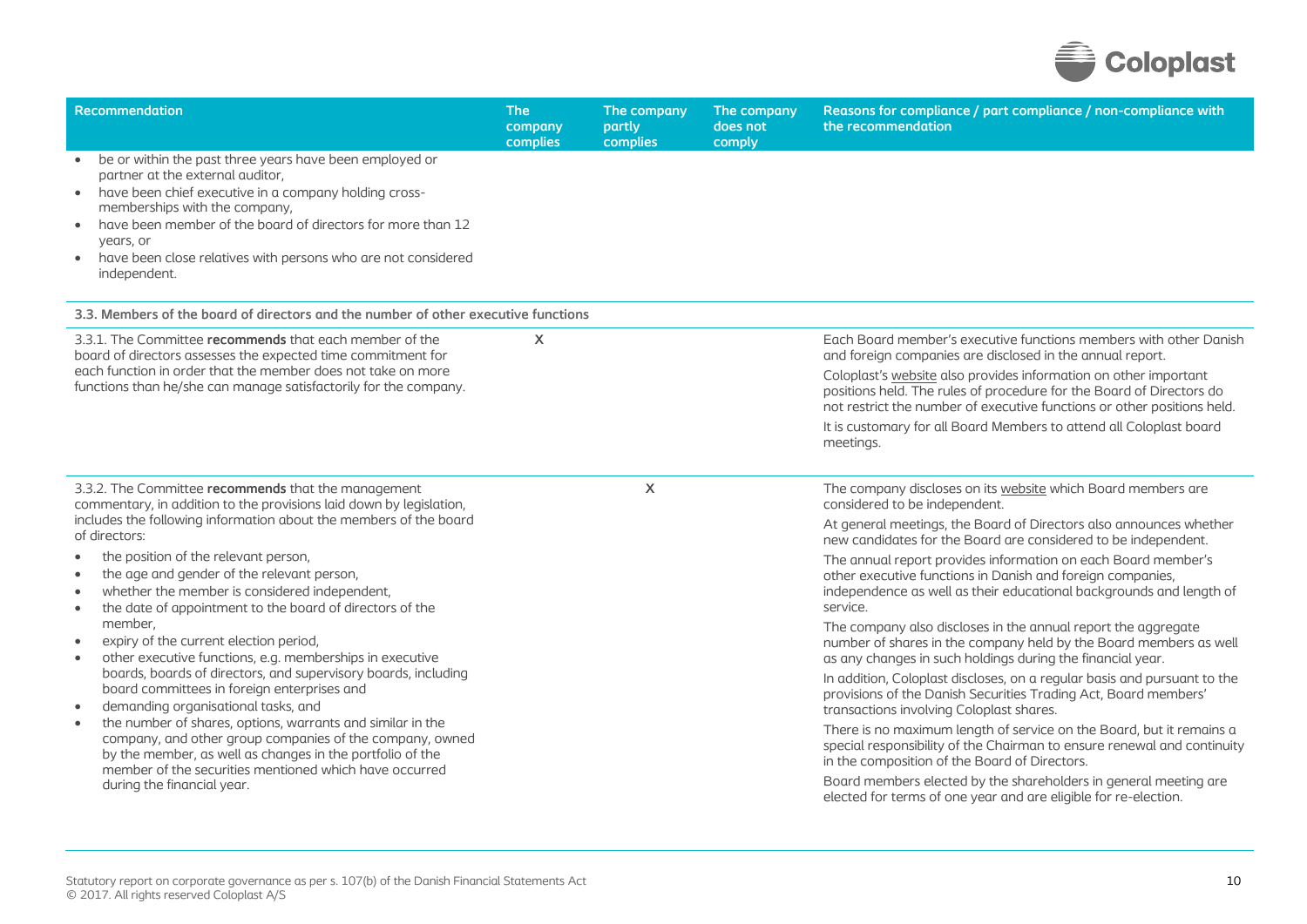

| <b>Recommendation</b>                                                                                                                                                                                                                                                                                                                                                                                                                                                                                                   | <b>The</b><br>company<br>complies | The company<br>partly<br>complies | The company<br>does not<br>comply | Reasons for compliance / part compliance / non-compliance with<br>the recommendation                                                                                                                                                                                                                                          |
|-------------------------------------------------------------------------------------------------------------------------------------------------------------------------------------------------------------------------------------------------------------------------------------------------------------------------------------------------------------------------------------------------------------------------------------------------------------------------------------------------------------------------|-----------------------------------|-----------------------------------|-----------------------------------|-------------------------------------------------------------------------------------------------------------------------------------------------------------------------------------------------------------------------------------------------------------------------------------------------------------------------------|
| 3.4. Board committees                                                                                                                                                                                                                                                                                                                                                                                                                                                                                                   |                                   |                                   |                                   |                                                                                                                                                                                                                                                                                                                               |
| 3.4.1. The Committee recommends that the company publish the<br>following on the company's website:<br>• The terms of reference of the board committees,<br>the most important activities of the committees during the<br>year, and the number of meetings held by each committee,<br>and<br>the names of the members of each committee, including the<br>$\bullet$<br>chairmen of the committees, as well as information on which<br>members are independent members and which members have<br>special qualifications. | X                                 |                                   |                                   | The company discloses the terms of reference of the audit committee,<br>the most important activities of and the number of meetings held by<br>the committee, committee members' names including the name of the<br>committee chairman. Information on committee member<br>independence is provided on the company's website. |
| 3.4.2. The Committee recommends that a majority of the<br>members of a board committee be independent.                                                                                                                                                                                                                                                                                                                                                                                                                  | X                                 |                                   |                                   | A majority of the members of the audit committee are independent.                                                                                                                                                                                                                                                             |
| 3.4.3. The Committee recommends that the board of directors set                                                                                                                                                                                                                                                                                                                                                                                                                                                         |                                   | $\mathsf{x}$                      |                                   | The company has established an audit committee.                                                                                                                                                                                                                                                                               |
| up a formal audit committee composed such that<br>the chairman of the board of directors is not chairman of the<br>$\bullet$<br>audit committee, and                                                                                                                                                                                                                                                                                                                                                                    |                                   |                                   |                                   | The company believes that the composition of the audit committee<br>including its chairman to be appropriate, as its members possess the<br>necessary skills and expertise.                                                                                                                                                   |
| between them, the members should possess such expertise<br>$\bullet$<br>and experience as to provide an updated insight into and                                                                                                                                                                                                                                                                                                                                                                                        |                                   |                                   |                                   | The Board of Directors of Coloplast has re-elected Michael Pram<br>Rasmussen as chairman of the audit committee.                                                                                                                                                                                                              |
| experience in the financial, accounting and audit aspects of<br>companies whose shares are admitted to trading on a<br>regulated market.                                                                                                                                                                                                                                                                                                                                                                                |                                   |                                   |                                   | The Board of Directors finds it an appropriate and natural choice for<br>the Chairman of the Board of Directors to also handle the tasks<br>related to planning and formally chairing the meetings of the audit<br>committee, among other things to ensure consistency with the work of<br>the Board.                         |
| 3.4.4. The Committee recommends that, prior to the approval of<br>the annual report and other financial reports, the audit committee<br>monitors and reports to the board of directors about:                                                                                                                                                                                                                                                                                                                           | $\mathsf{x}$                      |                                   |                                   | The functions and duties of the audit committee are described in the<br>committee's terms of reference, which is available on the company's<br>website, www.coloplast.com.                                                                                                                                                    |
| significant accounting policies,<br>significant accounting estimates,<br>related party transactions, and<br>uncertainties and risks, including in relation to the outlook for<br>the current year.                                                                                                                                                                                                                                                                                                                      |                                   |                                   |                                   |                                                                                                                                                                                                                                                                                                                               |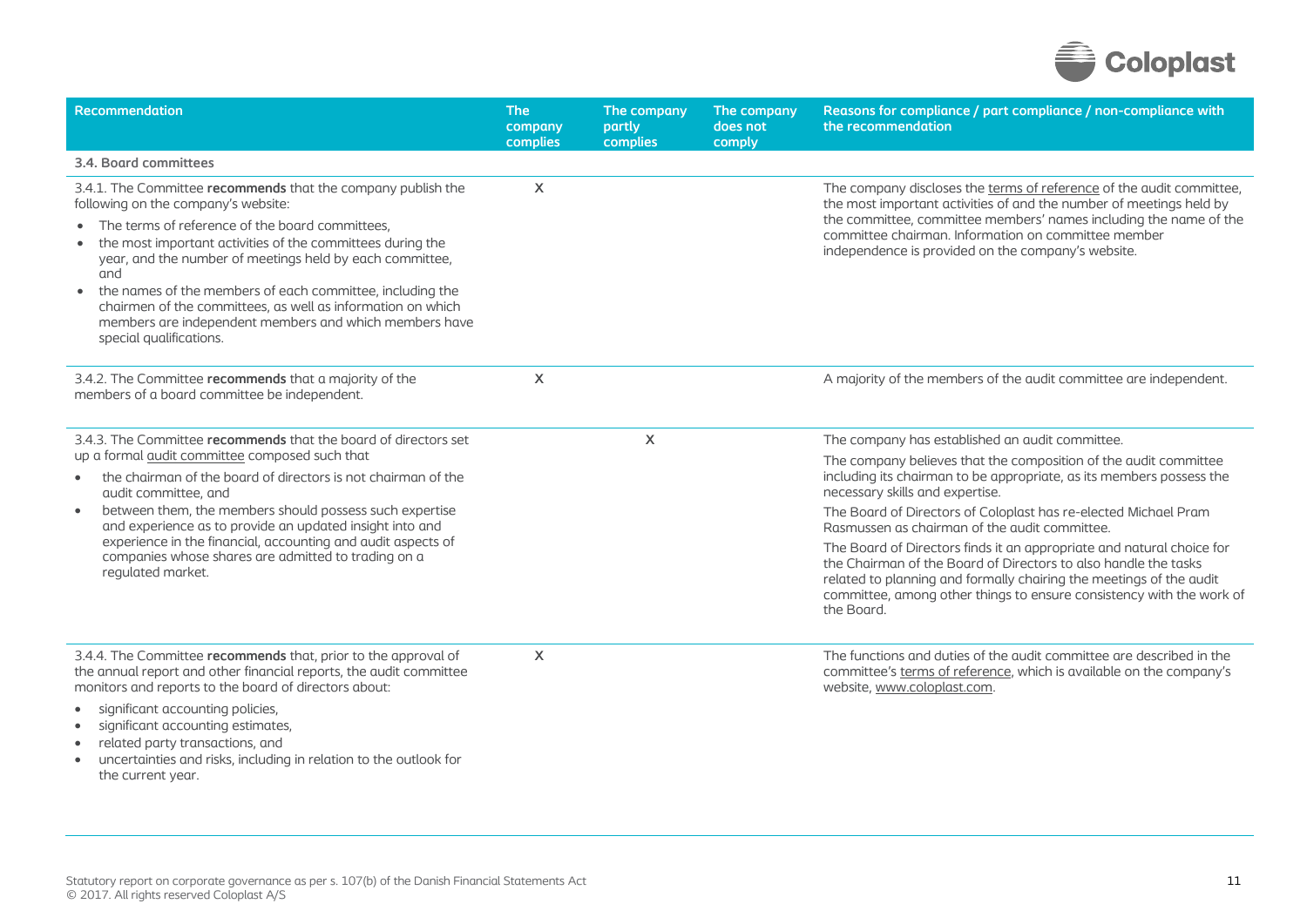

| Recommendation                                                                                                                                                                                                                                                                                                                                                                                                                                                                                                                                                                                                                                                                                                                                                           | <b>The</b><br>company<br>complies | The company<br>partly<br>complies | The company<br>does not<br>comply | Reasons for compliance / part compliance / non-compliance with<br>the recommendation                                                                                                                                                                                                                                                                                                                                                                                                                                                                                         |
|--------------------------------------------------------------------------------------------------------------------------------------------------------------------------------------------------------------------------------------------------------------------------------------------------------------------------------------------------------------------------------------------------------------------------------------------------------------------------------------------------------------------------------------------------------------------------------------------------------------------------------------------------------------------------------------------------------------------------------------------------------------------------|-----------------------------------|-----------------------------------|-----------------------------------|------------------------------------------------------------------------------------------------------------------------------------------------------------------------------------------------------------------------------------------------------------------------------------------------------------------------------------------------------------------------------------------------------------------------------------------------------------------------------------------------------------------------------------------------------------------------------|
| 3.4.5. The Committee recommends that the audit committee:<br>annually assesses the need for an internal audit, and in such<br>$\bullet$<br>case, makes recommendations on selecting, appointing and<br>removing the head of the internal audit function and on the<br>budget of the internal audit function, and<br>monitor the executive board's follow-up on the conclusions<br>$\bullet$<br>and recommendations of the internal audit function.                                                                                                                                                                                                                                                                                                                       | X                                 |                                   |                                   | Once a year, the audit committee assesses the need for an internal<br>qudit function.<br>On the basis of a recommendation from the audit committee, the<br>Board of Directors reviews, at least once a year, the adequacy of the<br>internal control systems.<br>The Board has assessed that the size and complexity of the company<br>currently do not necessitate the establishment of an internal audit<br>function.<br>The motivation for a decision on whether to establish an internal audit<br>function is disclosed in the Management's review in the annual report. |
| 3.4.6. The Committee recommends that the board of directors<br>establish a nomination committee chaired by the chairman of the<br>board of directors with at least the following preparatory tasks:<br>describe the qualifications required by the board of directors<br>and the executive board, and for a specific membership, state<br>the time expected to be spent on having to carry out the<br>membership, as well as assess the competences, knowledge<br>and experience of the two governing bodies combined,<br>annually assess the structure, size, composition and results of<br>the board of directors and the executive board, as well as<br>recommend any changes to the board of directors,<br>annually assess the competences, knowledge and experience |                                   |                                   | X                                 | The Board of Directors has not established an independent<br>nomination committee.<br>The Chairman and the Deputy Chairman assess and determine in<br>consultation with the Board of Directors once a year the size,<br>structure, composition, skills, knowledge and experience believed to be<br>required on the Board of Directors as well as in the Executive<br>Management.                                                                                                                                                                                             |

of the individual members of management, and report to the

shareholders and members of the board of directors and the executive board for candidates for the board of directors and

 propose an action plan to the board of directors on the future composition of the board of directors, including proposals for

consider proposals from relevant persons, including

board of directors in this respect,

the executive board, and

specific changes.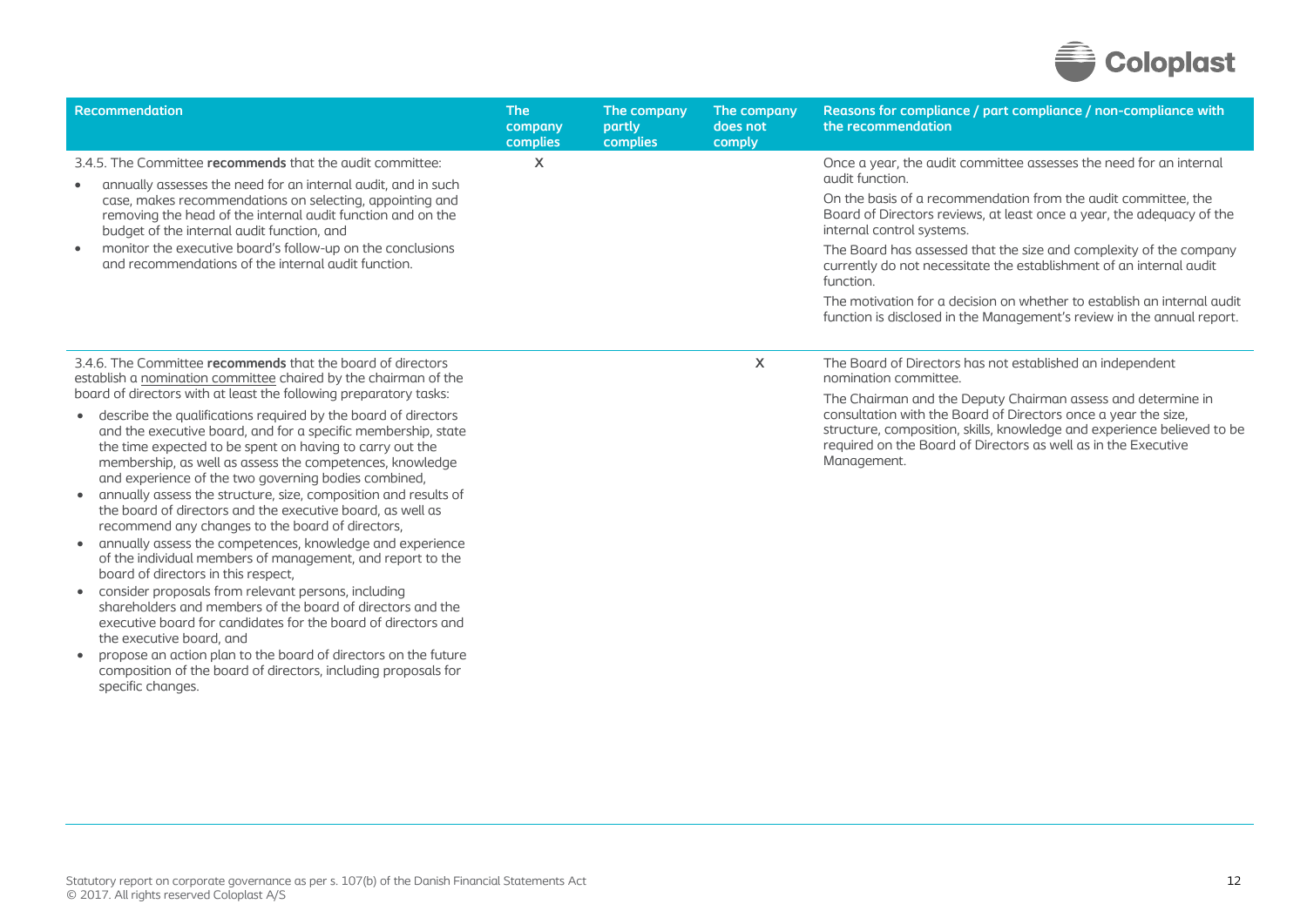

| Recommendation                                                                                                                                                                                                                                                                                                                                                                                                                                                                                                                                                                                                                                                                                                                                                                                                                                   | <b>The</b><br>company<br>complies | The company<br>partly<br>complies | The company<br>does not<br>comply | Reasons for compliance / part compliance / non-compliance with<br>the recommendation                                                                                                                                                                                                                                                                                                     |
|--------------------------------------------------------------------------------------------------------------------------------------------------------------------------------------------------------------------------------------------------------------------------------------------------------------------------------------------------------------------------------------------------------------------------------------------------------------------------------------------------------------------------------------------------------------------------------------------------------------------------------------------------------------------------------------------------------------------------------------------------------------------------------------------------------------------------------------------------|-----------------------------------|-----------------------------------|-----------------------------------|------------------------------------------------------------------------------------------------------------------------------------------------------------------------------------------------------------------------------------------------------------------------------------------------------------------------------------------------------------------------------------------|
| 3.4.7. The Committee recommends that the board of directors<br>establish a remuneration committee with at least the following<br>preparatory tasks:                                                                                                                                                                                                                                                                                                                                                                                                                                                                                                                                                                                                                                                                                              |                                   |                                   | $\sf X$                           | The Chairman and the Deputy Chairman assess once a year the<br>remuneration of the Board of Directors and the Executive<br>Management and recommend this to the Board of Directors for<br>approval.                                                                                                                                                                                      |
| • to recommend the remuneration policy (including the general<br>quidelines for incentive-based remuneration) to the board of<br>directors and the executive board for approval by the board of<br>directors prior to approval by the general meeting,<br>make proposals to the board of directors on remuneration for<br>members of the board of directors and the executive board, as<br>well as ensure that the remuneration is in compliance with the<br>company's remuneration policy and the assessment of the<br>performance of the persons concerned. The committee should<br>have information about the total amount of remuneration that<br>members of the board of directors and the executive board<br>receive from other companies in the group, and<br>• recommend a remuneration policy applicable for the company<br>in general. |                                   |                                   |                                   |                                                                                                                                                                                                                                                                                                                                                                                          |
| 3.4.8. The Committee recommends that the remuneration<br>committee do not consult with the same external advisers as the<br>executive board of the company.                                                                                                                                                                                                                                                                                                                                                                                                                                                                                                                                                                                                                                                                                      |                                   |                                   | X                                 | No remuneration committee has been established.                                                                                                                                                                                                                                                                                                                                          |
| 3.5. Evaluation of the performance of the board of directors and the executive board                                                                                                                                                                                                                                                                                                                                                                                                                                                                                                                                                                                                                                                                                                                                                             |                                   |                                   |                                   |                                                                                                                                                                                                                                                                                                                                                                                          |
| 3.5.1. The Committee recommends that the board of directors<br>establish an evaluation procedure where contributions and results<br>of the board of directors and the individual members, as well as<br>collaboration with the executive board are annually evaluated.<br>Significant changes deriving from the evaluation should be<br>included in the management commentary or on the company's<br>website.                                                                                                                                                                                                                                                                                                                                                                                                                                    | $\boldsymbol{\mathsf{X}}$         |                                   |                                   | On a regular basis the Board of Directors assesses the work of the<br>Board, as well as the contributions and achievements of the Board<br>collectively and of its individual members, on the basis of which the<br>Board of Directors performs a self-assessment once a year. The self-<br>assessment is a requirement set out in the rules of procedure for the<br>Board of Directors. |
|                                                                                                                                                                                                                                                                                                                                                                                                                                                                                                                                                                                                                                                                                                                                                                                                                                                  |                                   |                                   |                                   | The Chairman is responsible for carrying out the assessment, and the<br>results are discussed by the entire Board of Directors.                                                                                                                                                                                                                                                          |
|                                                                                                                                                                                                                                                                                                                                                                                                                                                                                                                                                                                                                                                                                                                                                                                                                                                  |                                   |                                   |                                   | The results and the procedure of the assessment are disclosed in the<br>company's annual report.                                                                                                                                                                                                                                                                                         |
|                                                                                                                                                                                                                                                                                                                                                                                                                                                                                                                                                                                                                                                                                                                                                                                                                                                  |                                   |                                   |                                   | The Board of Directors reviews regularly and at least once a year as<br>part of its self-assessment process whether the skills and expertise of<br>the Board in general and the individual Board members need to be<br>updated.                                                                                                                                                          |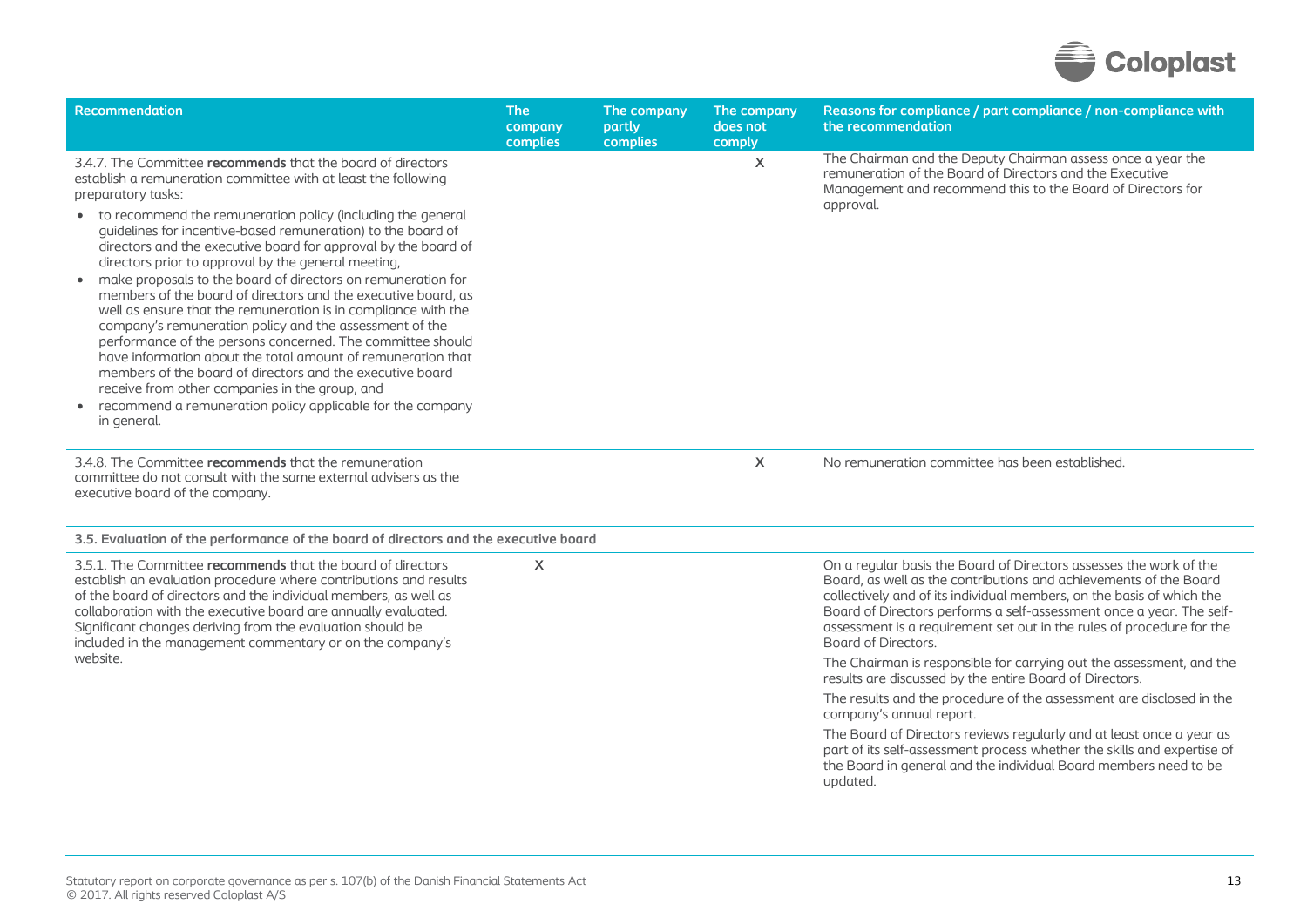

| Recommendation                                                                                                                                                                                                                                                                                                                                                                                            | <b>The</b><br>company<br>complies | The company<br>partly<br>complies | The company<br>does not<br>comply | Reasons for compliance / part compliance / non-compliance with<br>the recommendation                                                                                                                                                                                                                                                                                                                                                                                                                                                                                                                                                                                 |
|-----------------------------------------------------------------------------------------------------------------------------------------------------------------------------------------------------------------------------------------------------------------------------------------------------------------------------------------------------------------------------------------------------------|-----------------------------------|-----------------------------------|-----------------------------------|----------------------------------------------------------------------------------------------------------------------------------------------------------------------------------------------------------------------------------------------------------------------------------------------------------------------------------------------------------------------------------------------------------------------------------------------------------------------------------------------------------------------------------------------------------------------------------------------------------------------------------------------------------------------|
| 3.5.2. The Committee recommends that in connection with<br>preparation of the general meeting, the board of directors consider<br>whether the number of members is appropriate in relation to the<br>requirements of the company. This should help ensure a<br>constructive debate and an effective decision-making process in<br>which all members are given the opportunity to participate<br>actively. | X                                 |                                   |                                   | Considerations are made on an on-going basis as to whether the<br>number of Board members is consistent with the needs of the<br>company. The articles of association provide for at least five and not<br>more than eight members to be elected by the shareholders in general<br>meeting. Currently, seven Board members are elected by the<br>shareholders. In addition, the employees elect a number of members<br>to the Board of Directors, currently three.<br>In the preparations for each year's general meeting, the Board of<br>Directors considers whether the number of board members is<br>appropriate in relation to the requirements of the company. |
| 3.5.3. The Committee recommends that at least once every year<br>the board of directors evaluate the work and performance of the<br>executive board in accordance with predefined clear criteria.                                                                                                                                                                                                         | X                                 |                                   |                                   | The Chairman and Deputy Chairman make an annual assessment of<br>the Executive Management's work and results, including of the<br>cooperation between the Board of Directors and the Executive<br>Management. The assessment and any action to be taken is discussed<br>by the entire Board without the presence of the Executive<br>Management and is subsequently presented to the Executive<br>Management.                                                                                                                                                                                                                                                        |
| 3.5.4. The Committee recommends that the executive board and<br>the board of directors establish a procedure according to which<br>their cooperation is evaluated annually through a formalised<br>dialogue between the chairman of the board of directors and the<br>chief executive officer and that the outcome of the evaluation be<br>presented to the board of directors.                           | X                                 |                                   |                                   | The Chairman and Deputy Chairman make an annual assessment of<br>the Executive Management's work and results, including of the<br>cooperation between the Board of Directors and the Executive<br>Management. The assessment and any action to be taken is discussed<br>by the entire Board without the presence of the Executive<br>Management and is subsequently presented to the Executive<br>Management.                                                                                                                                                                                                                                                        |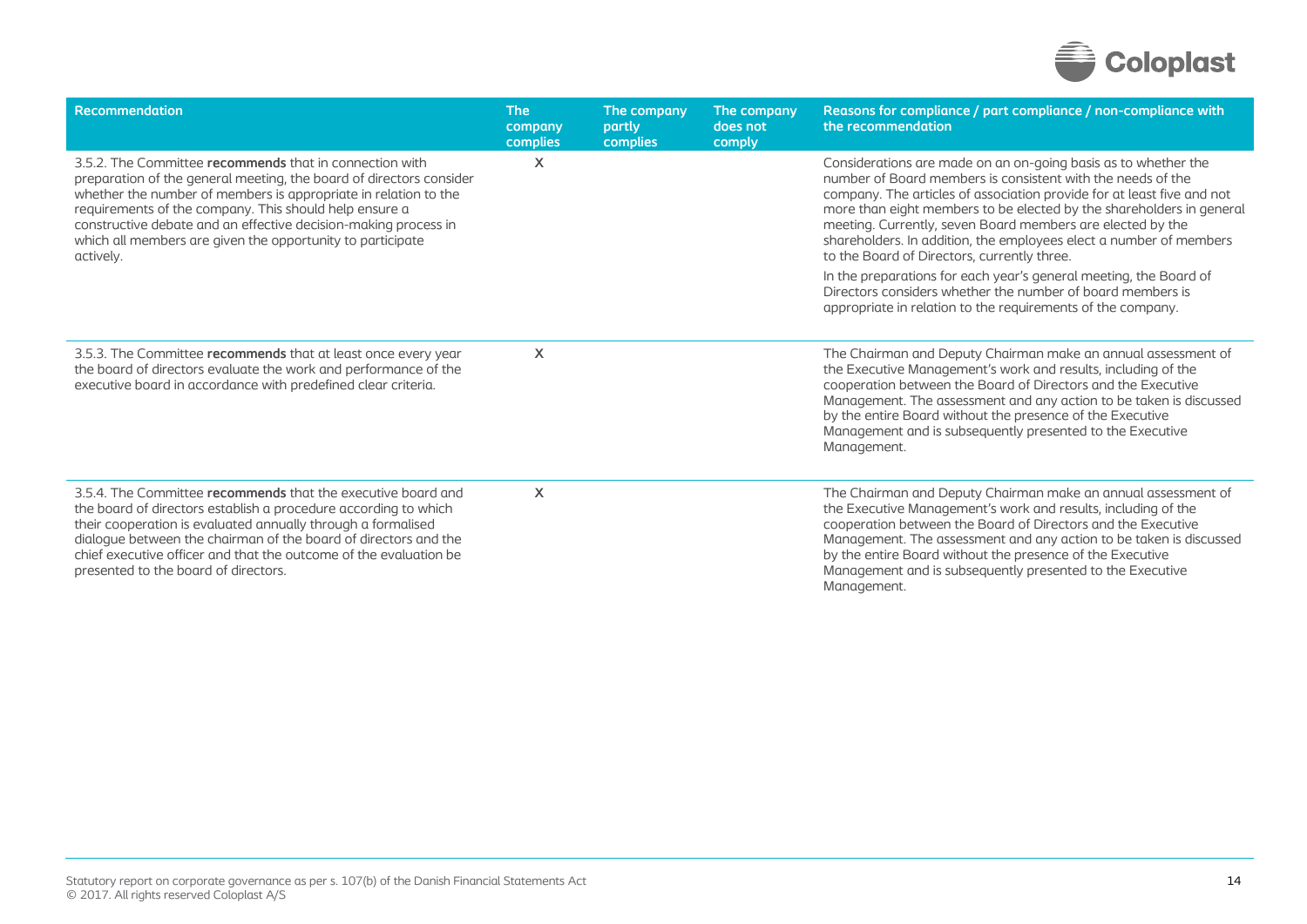

| <b>Recommendation</b>                                                                                                                                                                              | <b>The</b><br>company<br>complies | The company<br>partly<br>complies | The company<br>does not<br>comply | Reasons for compliance / part compliance / non-compliance with<br>the recommendation                                                                                                                                                                                                                                                                                                                                                                                                                                                                                                                                                                                                                                                                                                                                                                                                                                                                                                                                                                                                                                                                           |
|----------------------------------------------------------------------------------------------------------------------------------------------------------------------------------------------------|-----------------------------------|-----------------------------------|-----------------------------------|----------------------------------------------------------------------------------------------------------------------------------------------------------------------------------------------------------------------------------------------------------------------------------------------------------------------------------------------------------------------------------------------------------------------------------------------------------------------------------------------------------------------------------------------------------------------------------------------------------------------------------------------------------------------------------------------------------------------------------------------------------------------------------------------------------------------------------------------------------------------------------------------------------------------------------------------------------------------------------------------------------------------------------------------------------------------------------------------------------------------------------------------------------------|
| 4. Remuneration of Management                                                                                                                                                                      |                                   |                                   |                                   |                                                                                                                                                                                                                                                                                                                                                                                                                                                                                                                                                                                                                                                                                                                                                                                                                                                                                                                                                                                                                                                                                                                                                                |
| 4.1. Form and content of the remuneration policy                                                                                                                                                   |                                   |                                   |                                   |                                                                                                                                                                                                                                                                                                                                                                                                                                                                                                                                                                                                                                                                                                                                                                                                                                                                                                                                                                                                                                                                                                                                                                |
| 4.1.1. The Committee recommends that the board of directors<br>prepare a clear and transparent remuneration policy for the board<br>of directors and the executive board, including                | $\pmb{\times}$                    |                                   |                                   | The Board of Directors has adopted general guidelines for the<br>company's remuneration of members of the Board of Directors and<br>the Executive Management.                                                                                                                                                                                                                                                                                                                                                                                                                                                                                                                                                                                                                                                                                                                                                                                                                                                                                                                                                                                                  |
| • a detailed description of the components of the remuneration<br>for members of the board of directors and the executive<br>board,<br>• the reasons for choosing the individual components of the |                                   |                                   |                                   | The general guidelines have been approved by the shareholders in<br>general meeting.<br>The remuneration policy sets out that members of the Board of                                                                                                                                                                                                                                                                                                                                                                                                                                                                                                                                                                                                                                                                                                                                                                                                                                                                                                                                                                                                          |
| remuneration, and<br>• a description of the criteria on which the balance between the<br>individual components of the remuneration is based.                                                       |                                   |                                   |                                   | Directors receive a fixed annual fee and that the remuneration paid to<br>members of the Executive Management consists of a fixed and a<br>variable component.                                                                                                                                                                                                                                                                                                                                                                                                                                                                                                                                                                                                                                                                                                                                                                                                                                                                                                                                                                                                 |
| The remuneration policy should be approved by the general<br>meeting and published on the company's website.                                                                                       |                                   |                                   |                                   | The fixed component consists of a net salary, pension contribution and<br>other benefits. The variable component consists of a bonus and of<br>options.                                                                                                                                                                                                                                                                                                                                                                                                                                                                                                                                                                                                                                                                                                                                                                                                                                                                                                                                                                                                        |
|                                                                                                                                                                                                    |                                   |                                   |                                   | <b>Board of Directors</b><br>Members of the Board of Directors receive a fixed annual fee. The<br>chairman and deputy chairman of the Board of Directors receive a<br>supplement to this fee. The amounts of fees and supplements are<br>approved by the shareholders in general meeting and disclosed in the<br>annual report. Fees are fixed on the basis of fees paid by other<br>companies. Members of the Board of Directors receive no incentive<br>pay.                                                                                                                                                                                                                                                                                                                                                                                                                                                                                                                                                                                                                                                                                                 |
|                                                                                                                                                                                                    |                                   |                                   |                                   | <b>Executive Management</b><br>The Chairman and Deputy Chairman perform an annual review of the<br>remuneration paid to members of the Executive Management. The<br>remuneration paid to members of the Executive Management consists<br>of a fixed and a variable component. The fixed pay consists of a net<br>salary, pension contribution and other benefits. The value of each of<br>those components for each member of the Executive Management is<br>disclosed in the annual report. As an element of the variable pay,<br>members of the Executive Management may receive an annual bonus,<br>subject to the achievement of certain benchmarks. The bonus<br>proportion may vary among the members of the Executive<br>Management, but is subject to a maximum of 25% of their annual<br>remuneration. The actual bonus paid to each member of the<br>Executive Management is disclosed in the Annual Report. At the date<br>of adoption of these guidelines, the bonus benchmarks are based on<br>growth and profitability, but they may be changed by the Board of<br>Directors. Any such change will be communicated in a company<br>announcement. |
|                                                                                                                                                                                                    |                                   |                                   |                                   | Another element of the variable pay is made up of options and is<br>intended to ensure that the Executive Management's incentive                                                                                                                                                                                                                                                                                                                                                                                                                                                                                                                                                                                                                                                                                                                                                                                                                                                                                                                                                                                                                               |

correlates with the long-term creation of shareholder value. For that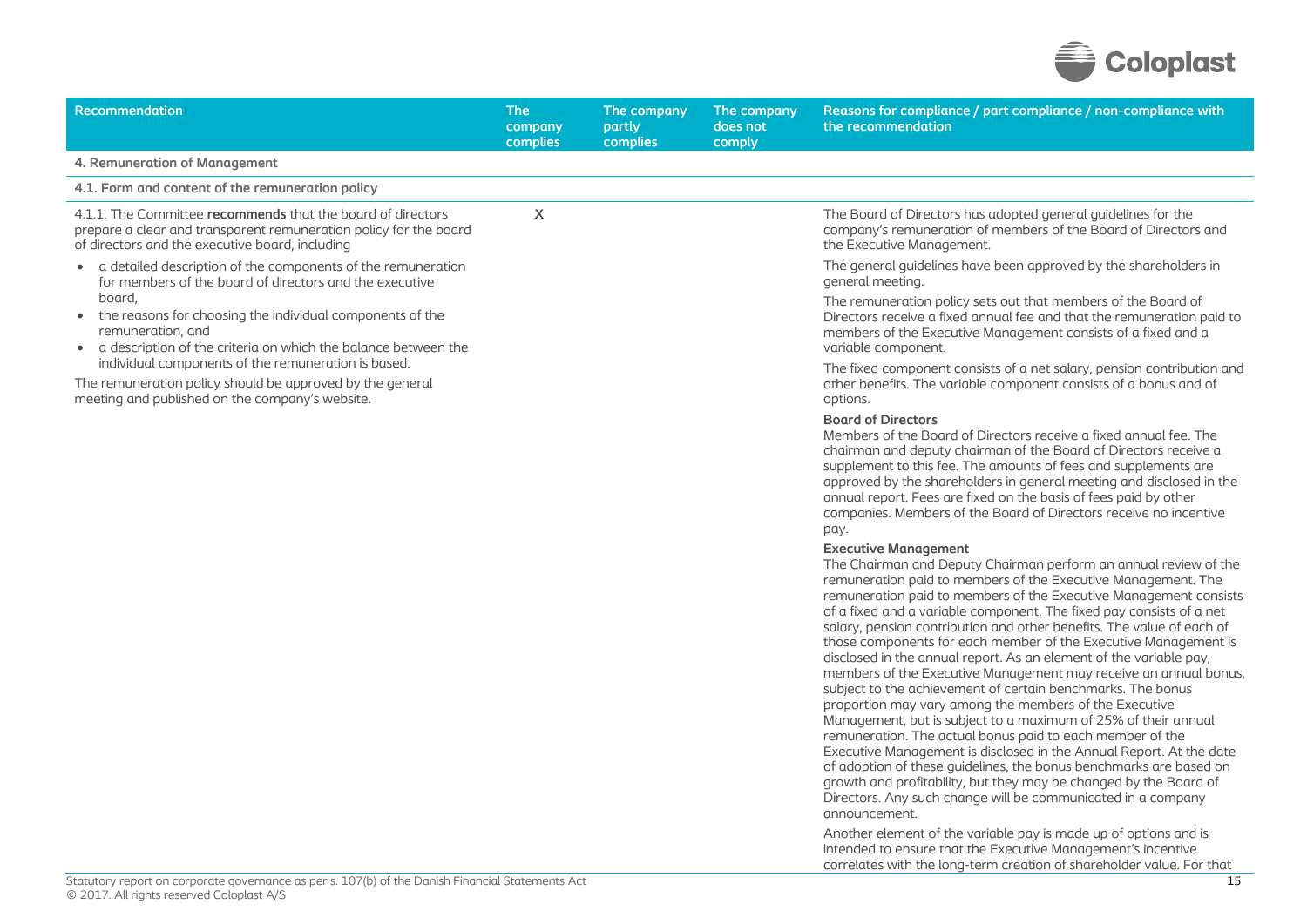

| Recommendation                                                                                                                                                                                                                                             | <b>The</b><br>company<br>complies | The company<br>partly<br>complies | The company<br>does not<br>comply | Reasons for compliance / part compliance / non-compliance with<br>the recommendation                                                                                                                                                                                                                                                                                                                                                                                                                                                                                                                                                                                                                                                                                                         |
|------------------------------------------------------------------------------------------------------------------------------------------------------------------------------------------------------------------------------------------------------------|-----------------------------------|-----------------------------------|-----------------------------------|----------------------------------------------------------------------------------------------------------------------------------------------------------------------------------------------------------------------------------------------------------------------------------------------------------------------------------------------------------------------------------------------------------------------------------------------------------------------------------------------------------------------------------------------------------------------------------------------------------------------------------------------------------------------------------------------------------------------------------------------------------------------------------------------|
|                                                                                                                                                                                                                                                            |                                   |                                   |                                   | same reason, the option plan is revolving and not subject to the<br>achievement of defined benchmarks.                                                                                                                                                                                                                                                                                                                                                                                                                                                                                                                                                                                                                                                                                       |
|                                                                                                                                                                                                                                                            |                                   |                                   |                                   | Members of the Executive Management are awarded a number of<br>options each year with a value equal to a maximum of 40% of the<br>Executive Management's remuneration. The value is calculated in<br>accordance with the Black-Scholes formula. Options are awarded at a<br>strike price which is 5% higher than the market price at the award<br>date calculated as the average price of all trades on the last trading<br>day of the calendar year. The options have a term of five years and<br>are exercisable after three years. The number of options awarded to<br>each member of the Executive Management and their value is<br>disclosed in the annual report. Options in the Executive Management<br>share option plan are covered by the company's holding of treasury<br>shares. |
|                                                                                                                                                                                                                                                            |                                   |                                   |                                   | In addition, the Chairman and Deputy Chairman of the Board perform<br>an annual review of the remuneration paid to members of the<br>Executive Management relative to the managements of other Danish<br>companies.                                                                                                                                                                                                                                                                                                                                                                                                                                                                                                                                                                          |
|                                                                                                                                                                                                                                                            |                                   |                                   |                                   | The Board of Directors considers the remuneration policy to be clear<br>and easily understandable.                                                                                                                                                                                                                                                                                                                                                                                                                                                                                                                                                                                                                                                                                           |
|                                                                                                                                                                                                                                                            |                                   |                                   |                                   | The policy is disclosed in the annual report.                                                                                                                                                                                                                                                                                                                                                                                                                                                                                                                                                                                                                                                                                                                                                |
| 4.1.2. The Committee recommends that, if the remuneration policy<br>includes variable components,<br>• limits be set on the variable components of the total<br>remuneration package,<br>a reasonable and balanced linkage be ensured between<br>$\bullet$ | X                                 |                                   |                                   | The remuneration policy defines limits for the variable components,<br>and the Board of Directors believes there is a reasonable and<br>balanced linkage between the remuneration, expected risks and value<br>creation in both the short and the long term. We have ensured clarity<br>about the performance criteria and clearly defined benchmarks.                                                                                                                                                                                                                                                                                                                                                                                                                                       |
| remuneration for governing body members, expected risks and<br>the value creation for shareholders in the short and long                                                                                                                                   |                                   |                                   |                                   | The criteria for some of the variable components extend further than<br>one calendar year.                                                                                                                                                                                                                                                                                                                                                                                                                                                                                                                                                                                                                                                                                                   |
| terms,<br>• there be clarity about performance criteria and measurability<br>for award of variable components,<br>• there be criteria ensuring that qualifying periods for variable                                                                        |                                   |                                   |                                   | Coloplast's current remuneration agreements contain claw back<br>clauses.                                                                                                                                                                                                                                                                                                                                                                                                                                                                                                                                                                                                                                                                                                                    |
| components in remuneration agreements are longer than one<br>calendar year, and                                                                                                                                                                            |                                   |                                   |                                   |                                                                                                                                                                                                                                                                                                                                                                                                                                                                                                                                                                                                                                                                                                                                                                                              |
| an agreement is made which, in exceptional cases, entitles the<br>company to reclaim in full or in part variable components of<br>remuneration that were paid on the basis of data, which                                                                  |                                   |                                   |                                   |                                                                                                                                                                                                                                                                                                                                                                                                                                                                                                                                                                                                                                                                                                                                                                                              |

proved to be misstated.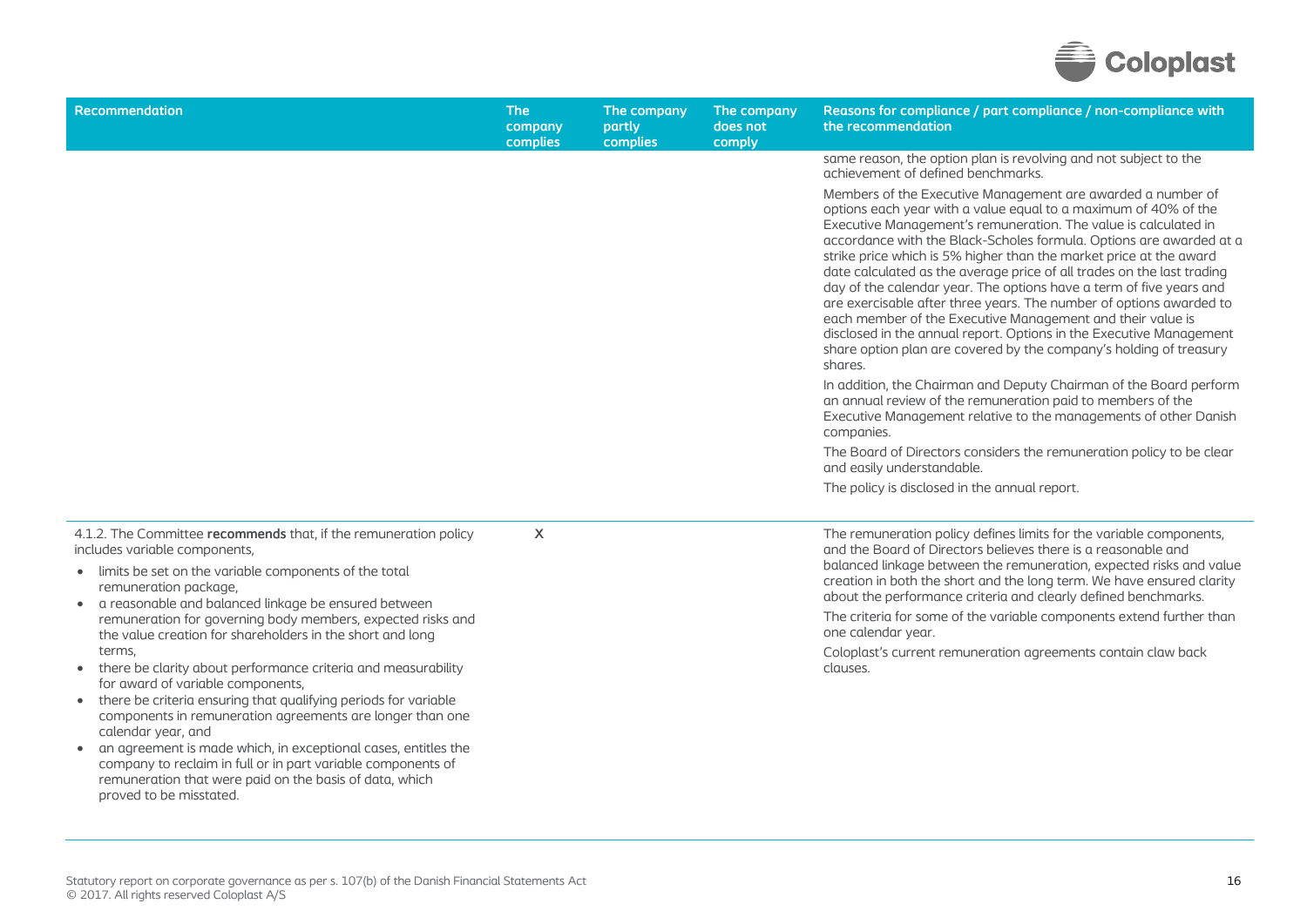

| <b>Recommendation</b>                                                                                                                                                                                                                                                        | <b>The</b><br>company<br>complies | The company<br>partly<br>complies | The company<br>does not<br>comply | Reasons for compliance / part compliance / non-compliance with<br>the recommendation                                                                                                                                                                                                                                                                                                                                                                  |
|------------------------------------------------------------------------------------------------------------------------------------------------------------------------------------------------------------------------------------------------------------------------------|-----------------------------------|-----------------------------------|-----------------------------------|-------------------------------------------------------------------------------------------------------------------------------------------------------------------------------------------------------------------------------------------------------------------------------------------------------------------------------------------------------------------------------------------------------------------------------------------------------|
| 4.1.3. The Committee recommends that remuneration of members<br>of the board of directors does not include share options.                                                                                                                                                    | $\mathsf{X}$                      |                                   |                                   | Members of the Board of Directors receive a fixed annual fee and are<br>not eligible for share option or warrant programmes. The Chairman<br>and Deputy Chairman of the Board of Directors receive a supplement<br>to their board remuneration.                                                                                                                                                                                                       |
| 4.1.4. The Committee recommends that if share-based<br>remuneration is provided, such programmes be established as roll-<br>over programmes, i.e. the options are granted periodically and<br>should have a maturity of at least three years from the date of<br>allocation. | X                                 |                                   |                                   | Members of the Executive Management are awarded a number of<br>options each year with a value equal to a maximum of 40% of the<br>Executive Management's remuneration. The value is calculated in<br>accordance with the Black-Scholes formula. Options are awarded at a<br>strike price which is 5% higher than the market price at the award<br>date calculated as the average price of all trades on the last trading<br>day of the calendar year. |
|                                                                                                                                                                                                                                                                              |                                   |                                   |                                   | The options have a term of five years and are exercisable after three<br>years. The number of options awarded to each member of the<br>Executive Management and their value is disclosed in the annual<br>report.                                                                                                                                                                                                                                     |
|                                                                                                                                                                                                                                                                              |                                   |                                   |                                   | Options in the Executive Management share option plan are covered<br>by the company's holding of treasury shares.                                                                                                                                                                                                                                                                                                                                     |
| 4.1.5. The Committee recommends that agreements on<br>termination payments should not amount to more than two years'<br>annual remuneration.                                                                                                                                 | $\boldsymbol{\mathsf{X}}$         |                                   |                                   | Termination payments are capped at a maximum of two years'<br>remuneration.                                                                                                                                                                                                                                                                                                                                                                           |
| 4.2. Disclosure of the remuneration policy                                                                                                                                                                                                                                   |                                   |                                   |                                   |                                                                                                                                                                                                                                                                                                                                                                                                                                                       |
| 4.2.1. The Committee recommends that the company's<br>remuneration policy and compliance with this policy be explained<br>and justified annually in the chairman's statement at the<br>company's general meeting.                                                            | X                                 |                                   |                                   | The company's remuneration policy and compliance with this policy is<br>explained and motivated in the Chairman's report at the company's<br>annual general meeting.                                                                                                                                                                                                                                                                                  |
| 4.2.2. The Committee recommends that the proposed<br>remuneration for the board of directors for the current financial<br>year be approved by the shareholders at the general meeting.                                                                                       | X                                 |                                   |                                   | Proposals for the remuneration paid to the Board of Directors in<br>respect of the current financial year are approved by the shareholders<br>at the annual general meeting.                                                                                                                                                                                                                                                                          |
| 4.2.3. The Committee recommends that the total remuneration<br>granted to each member of the board of directors and the<br>executive board by the company and other companies in the                                                                                         | $\pmb{\times}$                    |                                   |                                   | The total remuneration paid to each member of the Executive<br>Management and for each function in the Board of Directors is<br>disclosed in the annual report.                                                                                                                                                                                                                                                                                       |
| group, including information on the most important contents of<br>retention and retirement/resignation schemes, be disclosed in the                                                                                                                                          |                                   |                                   |                                   | The members of the Board of Directors are not covered by a pension<br>scheme. However, one Board member is covered by a defined benefit<br>scheme which applied to Board members prior to an amendment to                                                                                                                                                                                                                                             |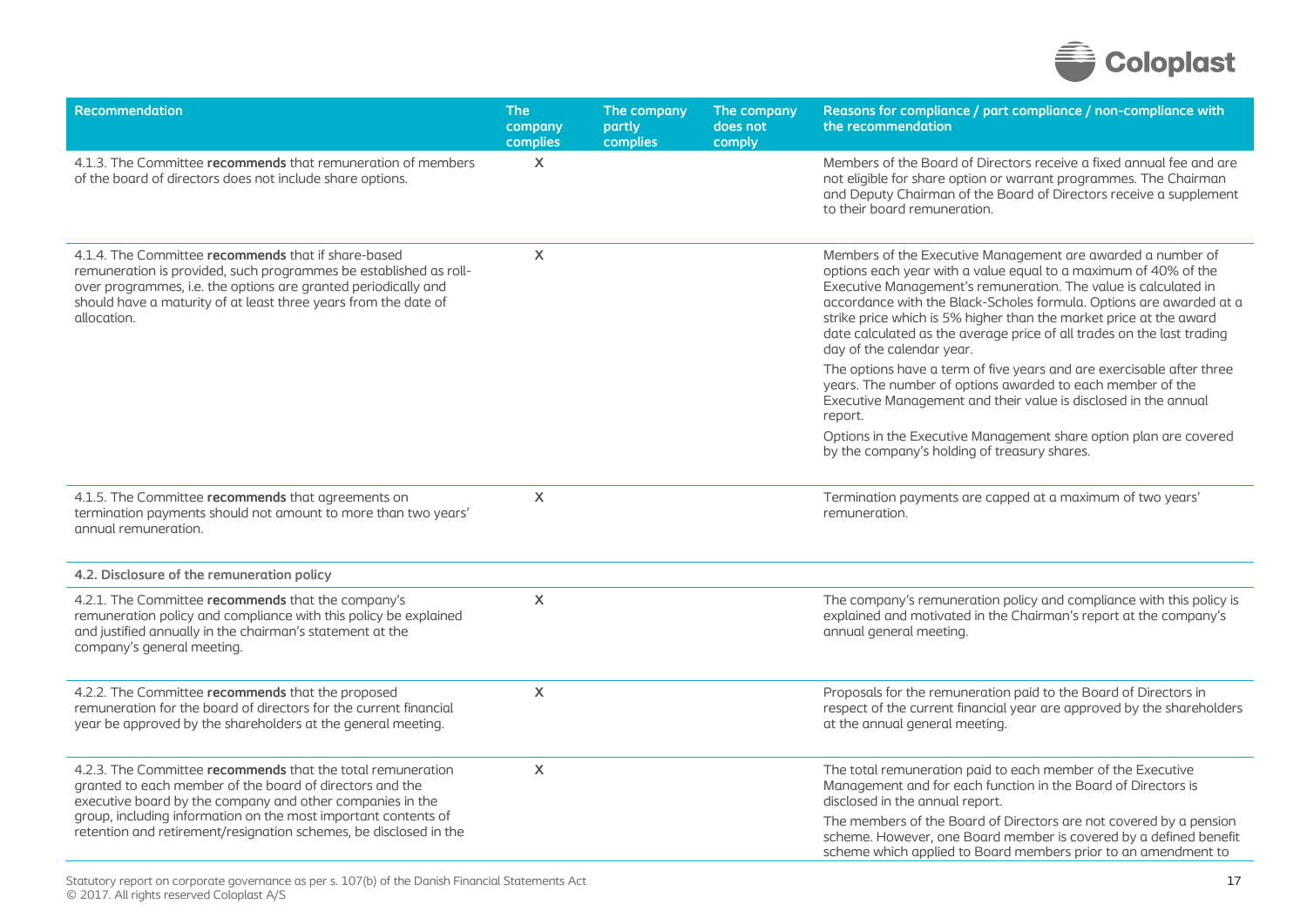

| <b>Recommendation</b>                                                                                                                                                                                                                                                | <b>The</b><br>company<br>complies | The company<br>partly<br>complies | The company<br>does not<br>comply | Reasons for compliance / part compliance / non-compliance with<br>the recommendation                                                                                                                                                                                                   |
|----------------------------------------------------------------------------------------------------------------------------------------------------------------------------------------------------------------------------------------------------------------------|-----------------------------------|-----------------------------------|-----------------------------------|----------------------------------------------------------------------------------------------------------------------------------------------------------------------------------------------------------------------------------------------------------------------------------------|
| annual report and that the linkage with the remuneration policy be<br>explained.                                                                                                                                                                                     |                                   |                                   |                                   | the Articles of Association adopted by the shareholders in general<br>meeting in 2002.                                                                                                                                                                                                 |
|                                                                                                                                                                                                                                                                      |                                   |                                   |                                   | The members of the Executive Management are not covered by a<br>defined benefit pension scheme. Individual pension schemes have<br>been agreed with the members of the Executive Management.                                                                                           |
|                                                                                                                                                                                                                                                                      |                                   |                                   |                                   | Information about the main aspects of severance schemes is disclosed<br>in the company's annual report.                                                                                                                                                                                |
| 5. Financial reporting, risk management and audits                                                                                                                                                                                                                   |                                   |                                   |                                   |                                                                                                                                                                                                                                                                                        |
| 5.1. Identification of risks and transparency about other relevant information                                                                                                                                                                                       |                                   |                                   |                                   |                                                                                                                                                                                                                                                                                        |
| 5.1.1. The Committee recommends that the board of directors in<br>the management commentary review and account for the most<br>important strategic and business-related risks, risks in connection<br>with the financial reporting as well as for the company's risk | X                                 |                                   |                                   | The Management in each of Coloplast's individual business units and<br>staff functions is responsible for identifying and managing risk factors<br>in their part of the organisation. The most significant risks are reported<br>quarterly to Corporate Risk Management.               |
| management.                                                                                                                                                                                                                                                          |                                   |                                   |                                   | This reporting process together with organisational risk interviews<br>leads to a quarterly risk update for the Executive Management and<br>the Board of Directors.                                                                                                                    |
|                                                                                                                                                                                                                                                                      |                                   |                                   |                                   | The Executive Management is responsible for the company's overall<br>approach to risk taking and for aligning this approach with Coloplast's<br>overall strategies and policies.                                                                                                       |
|                                                                                                                                                                                                                                                                      |                                   |                                   |                                   | The Executive Management is also responsible for validating risk<br>responses to the most significant risks.                                                                                                                                                                           |
|                                                                                                                                                                                                                                                                      |                                   |                                   |                                   | The Board of Directors reviews and considers, on a quarterly basis, the<br>conclusions and recommendations submitted by the Executive<br>Management.                                                                                                                                   |
|                                                                                                                                                                                                                                                                      |                                   |                                   |                                   | The Management's review in the annual report contains information<br>about the company's management of business risks.                                                                                                                                                                 |
| 5.2. Whistleblowing scheme                                                                                                                                                                                                                                           |                                   |                                   |                                   |                                                                                                                                                                                                                                                                                        |
| 5.2.1. The Committee recommends that the board of directors<br>decide whether to establish a whistleblower scheme for expedient<br>and confidential notification of possible or suspected wrongdoing.                                                                | X                                 |                                   |                                   | Coloplast established a global whistleblowing scheme in October 2010<br>to enable expedient and confidential notification of unlawful or<br>unethical behaviour. The scheme allows employees as well as external<br>parties to report online or by telephone in respectively 14 and 24 |

different languages.